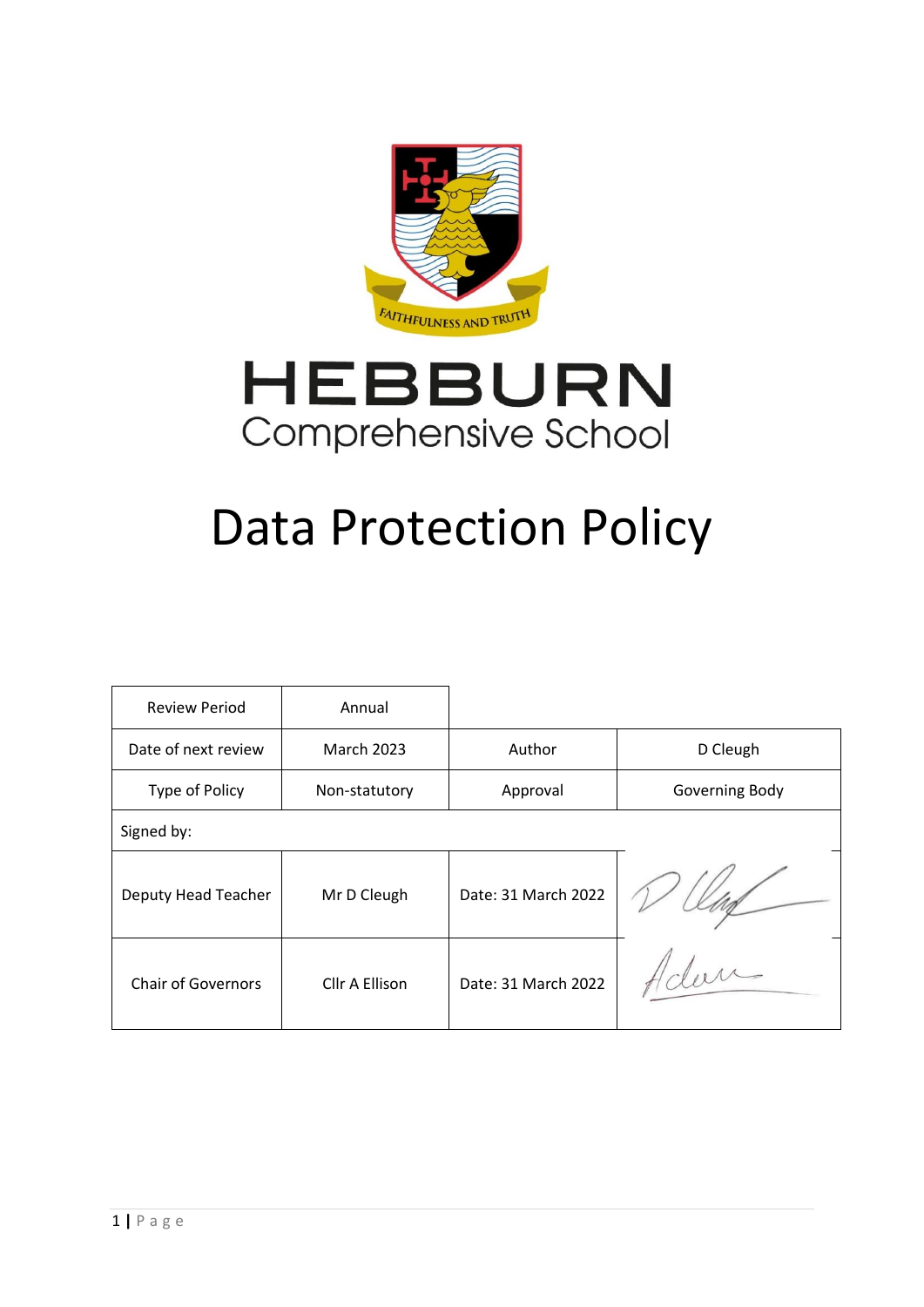# **Introduction**

The following data protection policy is used by the school to show compliance with the Data Protection Act 2018, sometimes referred to as UKGDPR.

The school are the data controller and are ultimately responsible for ensuring that they comply with data protection law. The Data Protection Officer role is carried out by Chapman Data & Information Services LTD, whose role is to advise, assist and instruct the school.

Chapman Data & Information Services LTD, cannot be held accountable should the school as data controller fail to follow advice that has been given.

The Data Protection Act 2018 (UKGDPR) puts certain responsibilities upon the data controller such as ensuring they have the correct policies in place, data audits have been carried out, school staff have had basic data protection training, and the school has the correct ICO registration in place.

**This this policy will be given to every member of staff within the school – This is to ensure that regardless of how a staff member processes data they understand the importance and responsibility they have around protecting everybody's personal data.**

## **The school has uploaded this policy to our website.**

The school as data controller will ensure that personal data is kept in accordance with the following key data protection principles:

- Fair, lawful, and transparent processing Privacy Notice.
- Purpose limitation Only hold data where required and for its intended purpose.
- Data minimisation Do not hold data any longer than is necessary.
- Accuracy Ensure that data is correct.
- Data retention periods Aware of legal requirements to keep documents. If a document does not come under a legal requirement, then the data minimisation principal should be followed.
- Data security All reasonable steps will be taken to protect the data the school holds.
- Accountability To be able to prove that the school adheres to data protection law.

The school's privacy notice has been adapted from the model privacy notice provided by the Department of Education (DFE).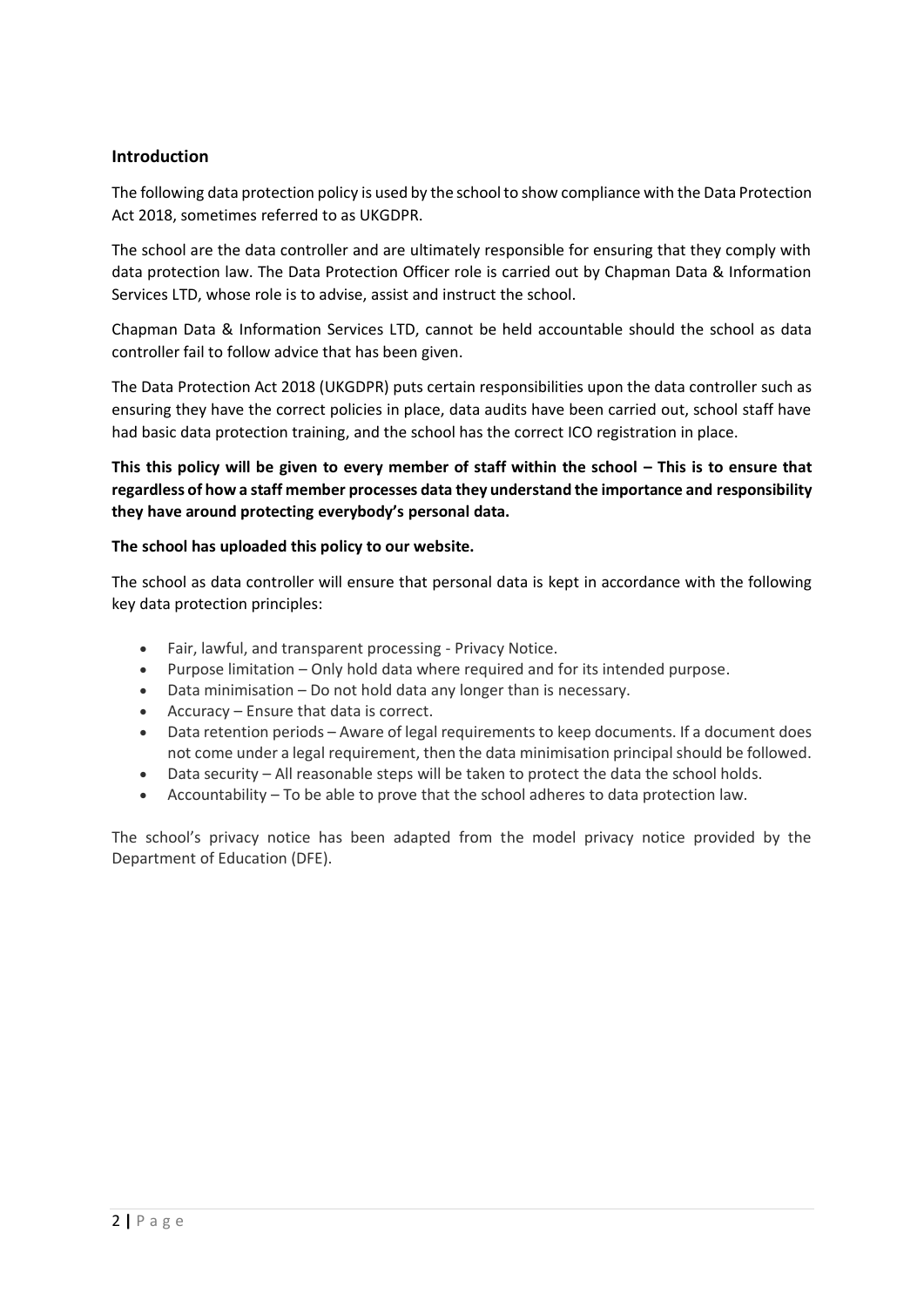# **Contents Page**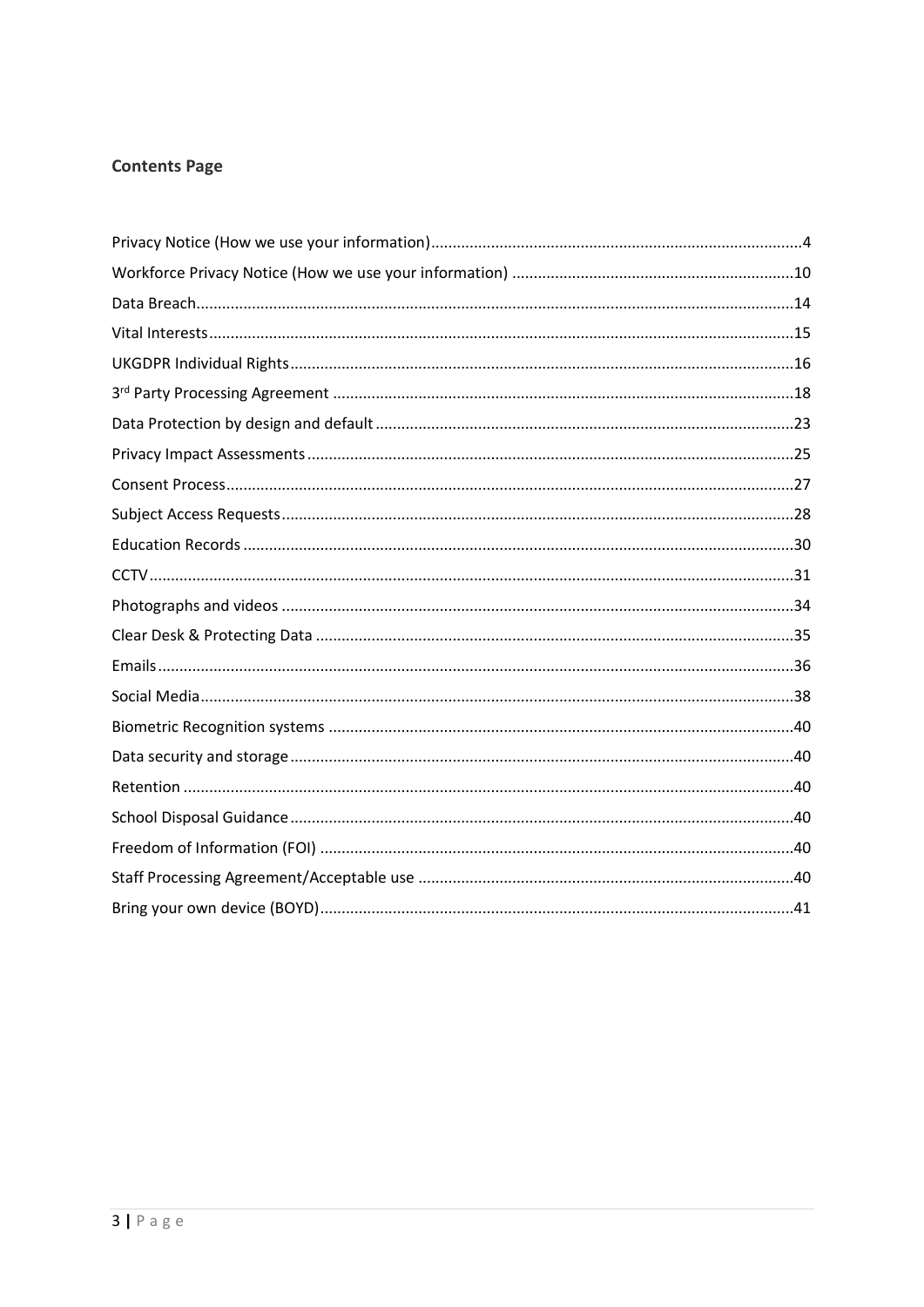# <span id="page-3-0"></span>**Privacy Notice (How we use your information)**

*This notice is aimed at pupils, parents/carers – the school will decide if they pass this notice to the children themselves as well as parents/carers. This would depend on if the child is old enough and mature enough to understand the notice.*

# **The categories of information that we collect, hold and/or share include but are not limited to:**

- Personal information (such as names, unique pupil number and address, adult emergency contact information)
- Special Categories (such as Ethnicity, Language, Nationality, Country of birth & Religion)
- Characteristics (such as free school meal eligibility, Pupil Premium Information)
- Safeguarding information (such as court orders and professional involvement)
- Medical and administration (such as doctor information, child health, dental health, allergies, medication, and dietary requirements)
- Attendance information (such as sessions attended, number of absences and absence reasons and any previous schools attended)
- Assessment information and attainment (such as key stage 1, key stage 2 and phonics results)
- Relevant medical information (Special Category Data)
- Special Educational Needs information (including needs and ranking)
- Behavioural information (such as exclusions and any relevant alternative provision put in place)
- Financial Information (such as dinner money transactions, trip transactions)

#### **Why we collect and use this information**

We use the pupil data:

- to support pupil learning
- to monitor and report on pupil attainment progress
- to provide appropriate pastoral care
- to assess the quality of our services
- to keep children safe (food allergies or emergency contact details)
- to meet the statutory duties placed on us by the Department for Education
- to comply with the law regarding data sharing
- Financial audits
- to provide a rewards structure
- to track how well the school is performing as a whole

#### **The lawful basis on which we use this information**

We collect and use your information under the Data Protection Act 2018 (sometimes referred to as UKGDPR), article 6, and article 9.

Special category data from article 9 is processed under condition (a) the data subject has given explicit consent to the processing of those personal data for one or more specified purpose.

#### **Collecting pupil information**

Pupil data is essential for the school's operational use. Whilst the majority of pupil information you provide to us is mandatory, some of it is provided to us on a voluntary basis. In order to comply with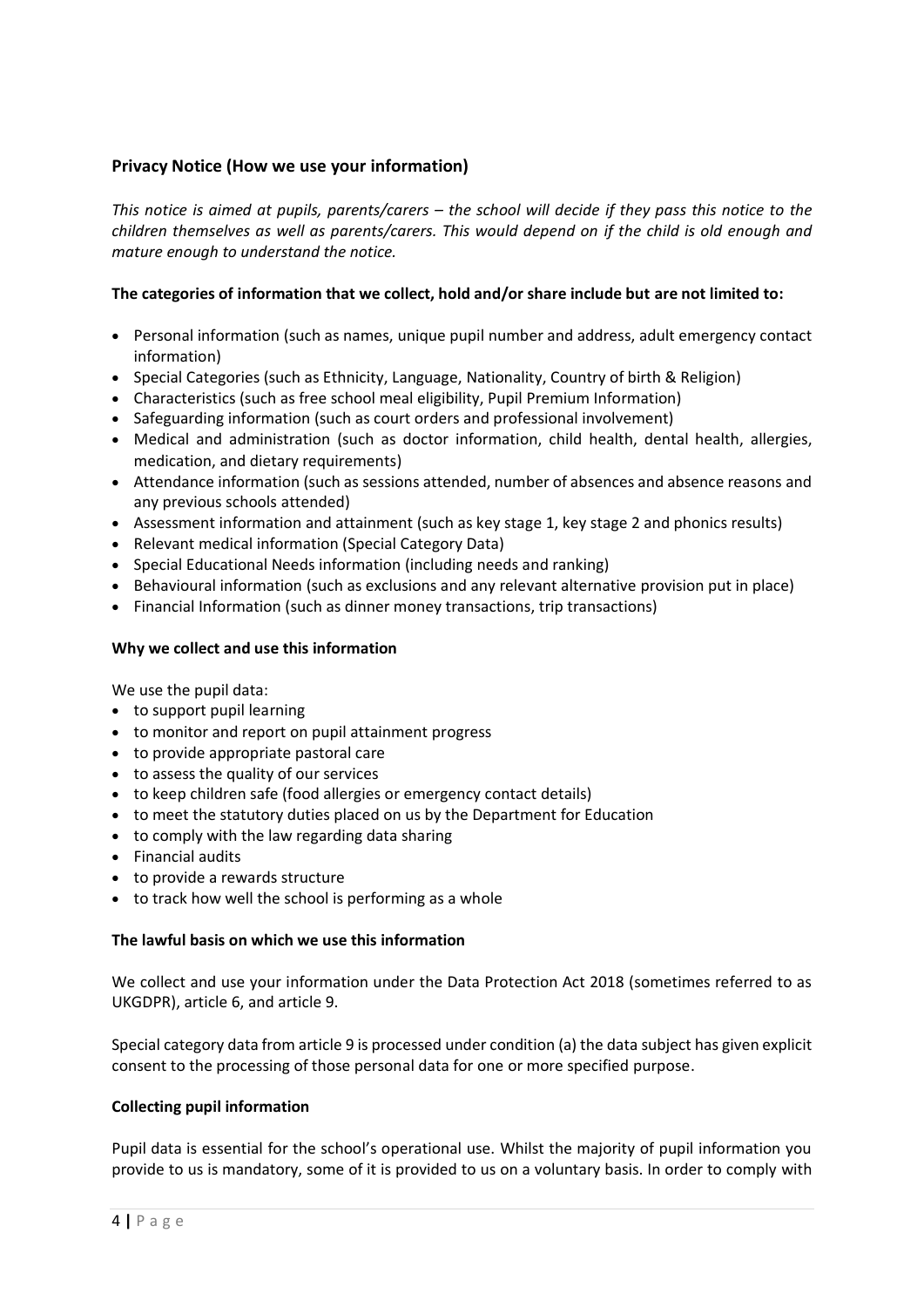Data Protection legislation, we will inform you at the point of collection, whether you are required to provide certain pupil information to us or if you have a choice in this. This will be via the pupil information sheet that you are requested to complete upon your child's entry to the school. Also, if applicable data will be taken from your previous school using a common transfer file (CTF).

## **Storing your data**

We hold your data if it is lawful for us to do so in accordance with retention guidance taken from the DFE recommended source which is the IRMS toolkit. Should a document not be listed in this toolkit then the school will keep a record of why this data is being retained and will produce upon request. Where the school does not follow the guidance within this toolkit, the school have their own retention document which can be provided upon request.

Any data that we are no longer required to hold lawfully is deleted/destroyed in accordance with the school's disposal guidance policy.

## **Who we share pupil information with**

We routinely share pupil information with:

- schools that the pupils attend after leaving us
- Our local authorities
- the Department for Education (DfE)
- Medical information as appropriate/necessary with the NHS

We also routinely share pupil information with:

Third Party Companies/Partners who are assisting the school or enhancing a child's education. A list of such companies/partners can be provided upon request. These are not added to the privacy notice due to their fluid nature.

- Where required the school will ensure that a data processing agreement is in place.
- We will ensure that a Privacy Impact Assessment (PIA) is carried for any new system that the school acquires.
- We will ensure that if any personal data is transferred to a country that the UK deem to not have adequate data protection laws that a Standard Contractual Clause (SCC) is in place.
- We will ensure for any system that is online and directed at children will be compliant with the age-appropriate design code (children's code)

#### **Why we share your information**

- We do not share information about you with anyone without consent unless the law and our policies allow us to do so.
- We share data with schools that your child attends after leaving us to assist with the school transition process.
- We share data with our local authority when it is appropriate to do so to assist in the education of the pupils within our school.
- We share data with third party companies/partners who may require this information to assist the school.
- We share pupil data with the NHS when appropriate to assist with medical needs of children within the school.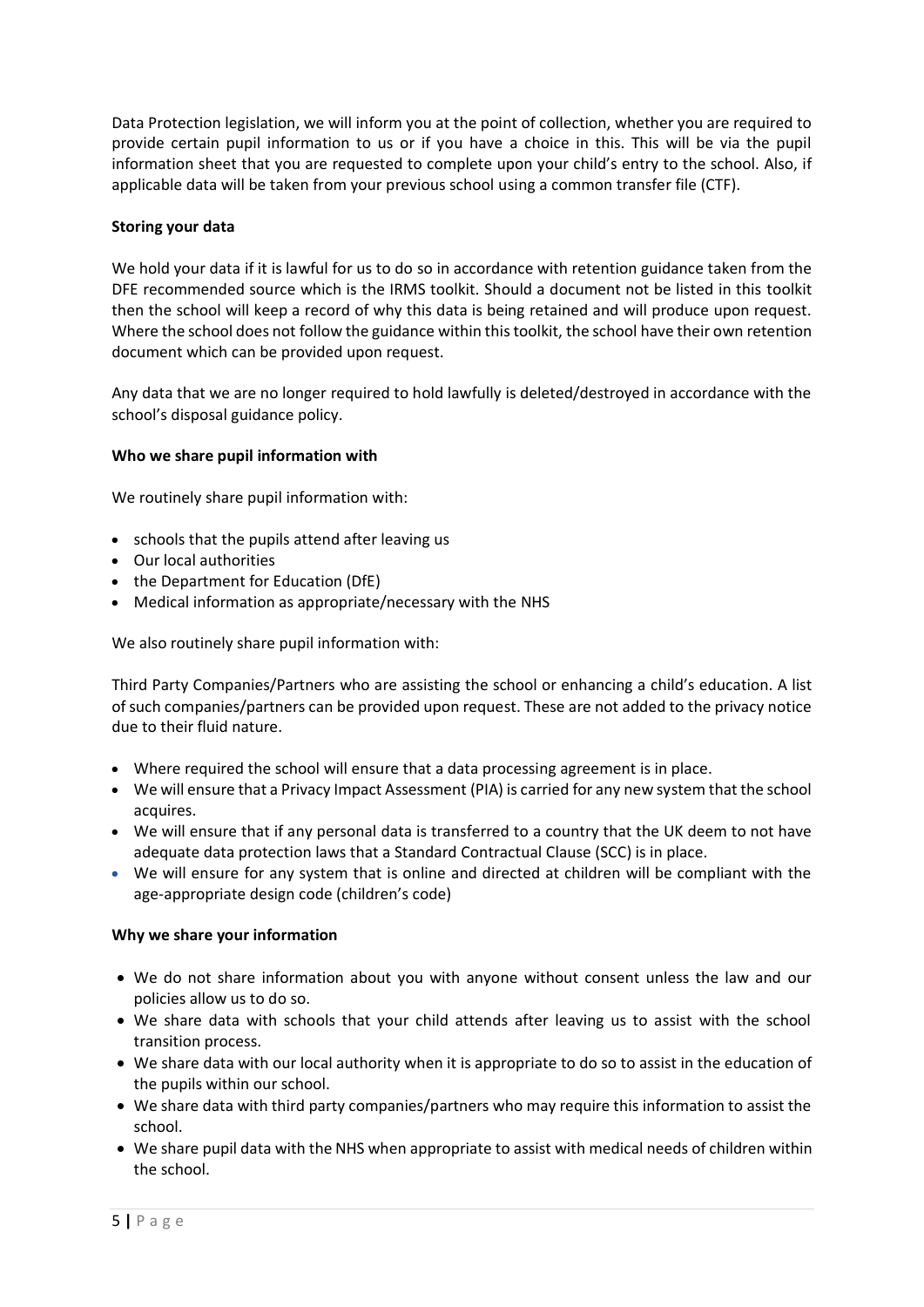## **Youth support services**

Pupils aged 13+

Once our pupils reach the age of 13, we also pass pupil information to our local authority and / or provider of youth support services as they have responsibilities in relation to the education or training of 13-19 year olds under section 507B of the Education Act 1996.

This enables them to provide services as follows:

- youth support services
- careers advisers

The information shared is limited to the child's name, address and date of birth. However, where a parent or guardian provides their consent, other information relevant to the provision of youth support services will be shared. This right is transferred to the child / pupil once they reach the age 16*.*

Data is securely transferred to the youth support service.

Pupils aged 16+

We will also share certain information about pupils aged 16+ with our local authority and / or provider of youth support services as they have responsibilities in relation to the education or training of 13-19 year olds under section 507B of the Education Act 1996.

This enables them to provide services as follows:

- post-16 education and training providers
- youth support services
- careers advisers

Data is securely transferred to the youth support service.

For more information about services for young people, please visit our local authority website.

#### **Department For Education**

- We share pupils' data with the Department for Education (DfE) on a statutory basis. This data sharing underpins school funding and educational attainment policy and monitoring.
- We are required to share information about our pupils with our local authority (LA) and the Department for Education (DfE). Maintained school - under section 3 of The Education (Information About Individual Pupils) (England) Regulations 2013. Academies and free schools - under regulation 5 of The Education (Information About Individual Pupils) (England) Regulations 2013. Pupil Referral Units - under regulation 4 of The Education (Information About Individual Pupils) (England) Regulations 2013
- All data is transferred to the DFE securely and held by the DFE under a combination of software and hardware controls which meet the current government security policy framework. [government security policy framework.](https://www.gov.uk/government/publications/security-policy-framework)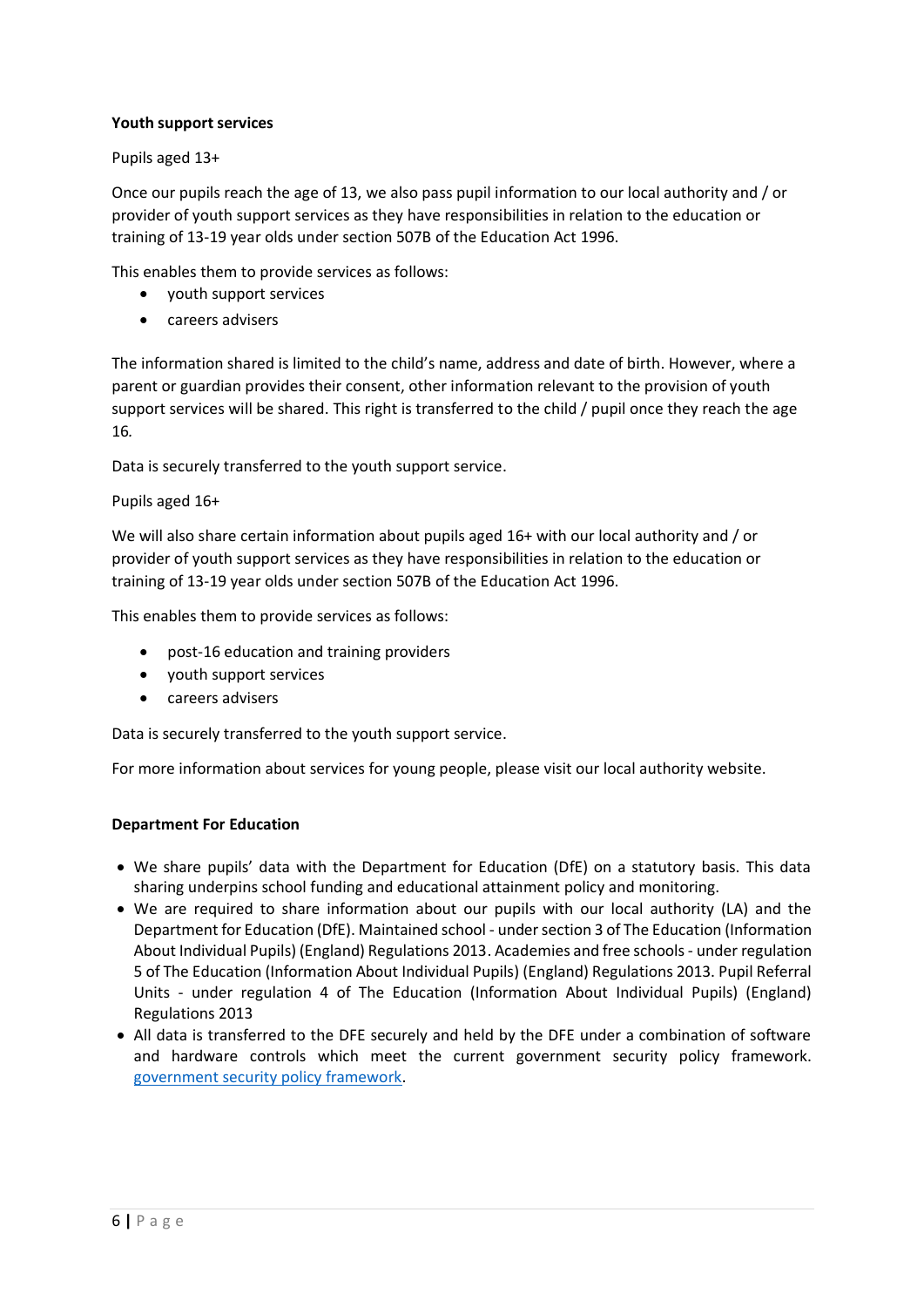#### **Data collection requirements:**

To find out more about the data collection requirements placed on us by the Department for Education (for example, via the school census) go to [https://www.gov.uk/education/data-collection](https://www.gov.uk/education/data-collection-and-censuses-for-schools)[and-censuses-for-schools](https://www.gov.uk/education/data-collection-and-censuses-for-schools)

## **The National Pupil Database (NPD)**

Much of the data about pupils in England goes on to be held in the National Pupil Database (NPD).

The NPD is owned and managed by the Department for Education and contains information about pupils in schools in England. It provides invaluable evidence on educational performance to inform independent research, as well as studies commissioned by the department.

It is held in electronic format for statistical purposes. This information is securely collected from a range of sources including schools, local authorities and awarding bodies.

To find out more about the NPD, go to [https://www.gov.uk/government/publications/national](https://www.gov.uk/government/publications/national-pupil-database-user-guide-and-supporting-information)[pupil-database-user-guide-and-supporting-information](https://www.gov.uk/government/publications/national-pupil-database-user-guide-and-supporting-information)

## **Sharing by the Department**

The law allows the Department to share pupils' personal data with certain third parties, including:

- schools
- local authorities
- researchers
- organisations connected with promoting the education or wellbeing of children in England
- other government departments and agencies
- organisations fighting or identifying crime

For more information about the Department's NPD data sharing process, please visit: <https://www.gov.uk/data-protection-how-we-collect-and-share-research-data>

Organisations fighting or identifying crime may use their legal powers to contact DfE to request access to individual level information relevant to detecting that crime. Whilst numbers fluctuate slightly over time, DfE typically supplies data on around 600 pupils per year to the Home Office and roughly 1 per year to the Police.

For information about which organisations the Department has provided pupil information, (and for which project) or to access a monthly breakdown of data share volumes with Home Office and the Police please visit the following website[: https://www.gov.uk/government/publications/dfe](https://www.gov.uk/government/publications/dfe-external-data-shares)[external-data-shares](https://www.gov.uk/government/publications/dfe-external-data-shares)

#### **How to find out what personal information DfE hold about you**

Under the terms of the Data Protection Act 2018, you are entitled to ask the Department:

- if they are processing your personal data
- for a description of the data they hold about you
- the reasons they're holding it and any recipient it may be disclosed to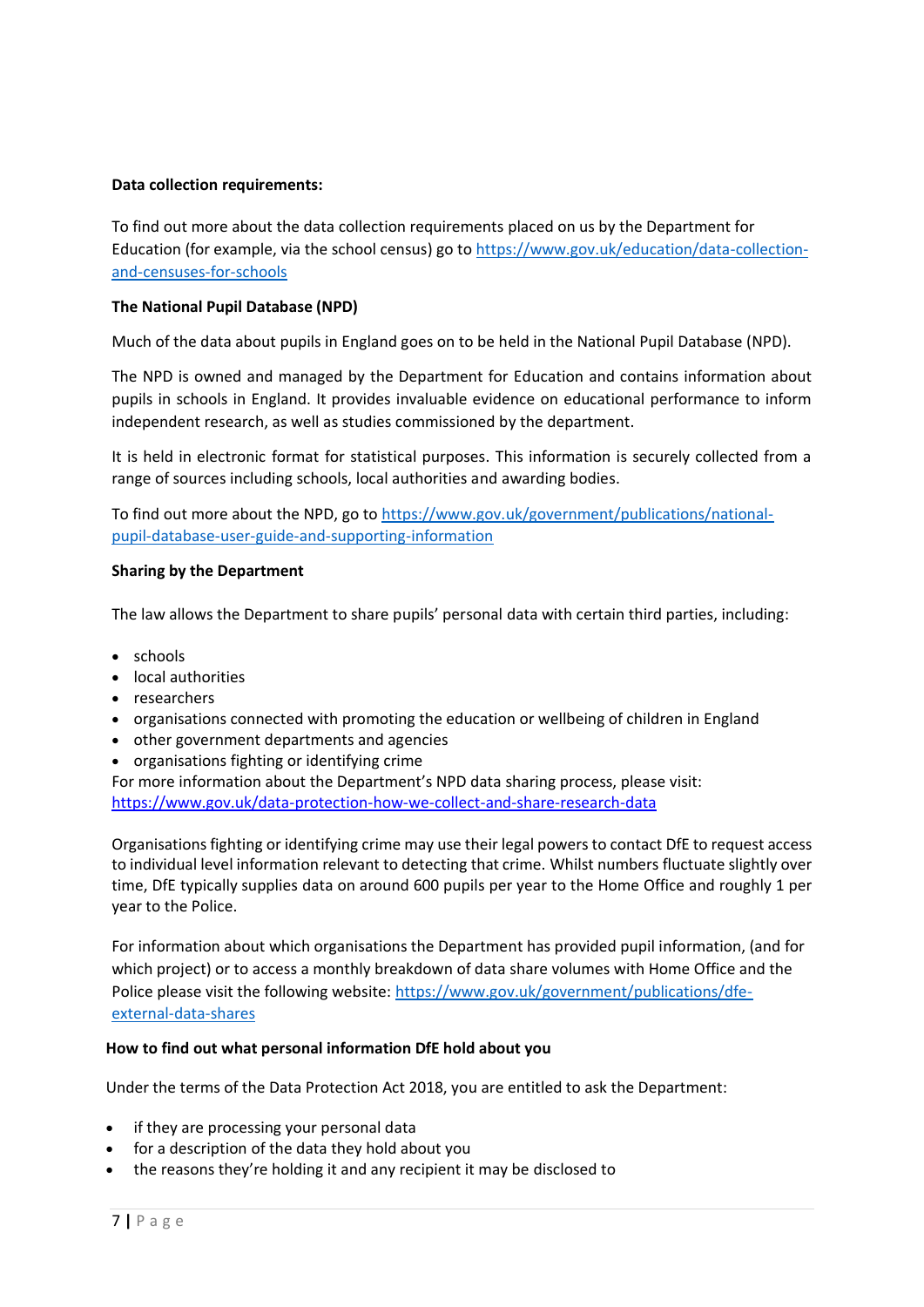• for a copy of your personal data and any details of its source

If you want to see the personal data held about you by the Department, you should make a 'subject access request'. Further information on how to do this can be found within the Department's personal information charter that is published at the address below:

[https://www.gov.uk/government/organisations/department-for-education/about/personal](https://www.gov.uk/government/organisations/department-for-education/about/personal-information-charter)[information-charter](https://www.gov.uk/government/organisations/department-for-education/about/personal-information-charter)

To contact DfE[: https://www.gov.uk/contact-dfe](https://www.gov.uk/contact-dfe)

#### **How Government uses your data**

The pupil data that we lawfully share with the DfE through data collections:

- underpins school funding, which is calculated based upon the number of children and their characteristics in each school.
- informs 'short term' education policy monitoring and school accountability and intervention (for example, school GCSE results or Pupil Progress measures).
- supports 'longer term' research and monitoring of educational policy (for example how certain subject choices go on to affect education or earnings beyond school)

#### **Requesting access to your personal data (Subject Access Request)**

Under data protection legislation, you have the right to request access to information about yourself that we hold. If a parent/carer is requesting data for their child, then this will be provided to the parent/carer unless the school deem the child to be mature enough to understand the data and the subject access process.

The school have 30 calendar days to respond to a subject access request. However, this can be extended by a further two months if required.

To make a request please contact the school.

#### **Requesting access to your child educational record**

In broad terms an education record would be information that the school holds on a child which is information all about the child and would require no redaction and would follow the child to a new school.

Examples would be Attendance, schoolwork, assessment grades, letters to the parents from the school about the child and any other information that the school hold on the child that relates solely to that child.

The school must respond with the information within 15 working school days. To make a request please contact the school.

#### **You also have the right to the following**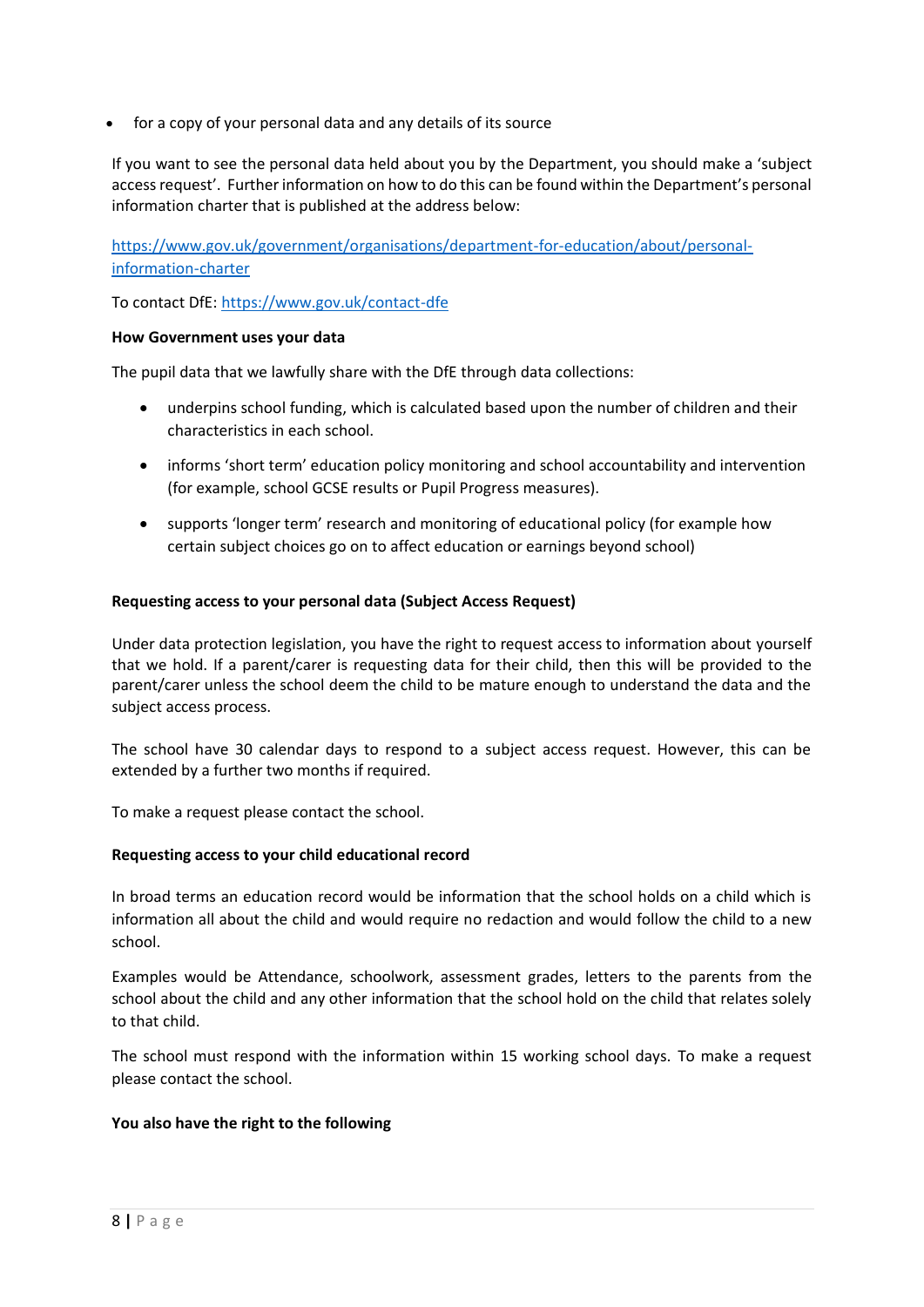- in certain circumstances to be able to object to processing of personal data that is likely to cause, or is causing, damage or distress.
- Prevent processing for the purpose of direct marketing (including profiling) and processing for the purposes of scientific/historical research and statistics.
- not to be subject to decisions based purely on automated processing where it produces a legal or similarly significant effect on you.
- Have inaccurate/incomplete personal data rectified.
- In certain circumstances restrict processing, request the deletion or removal of personal data where there is no compelling reason for its continued processing.
- a right to seek redress, either through the ICO or through the courts.

If you have a concern about the way we are collecting or using your personal data, we request that you raise your concern with us in the first instance. Alternatively, you can contact the Information Commissioner's Office: · Report a concern online at <https://ico.org.uk/concerns/>

## · Call 0303 123 1113

· Or write to: Information Commissioner's Office, Wycliffe House, Water Lane, Wilmslow, Cheshire, SK9 5AF

## **Withdrawal of consent and the right to lodge a complaint**

Where we are processing your personal data with your consent, you have the right to withdraw that consent. If you change your mind or are unhappy with the way we use your personal data then please contact Mr D Cleugh (Deputy Head Teacher).

#### **Contact**

If you would like to discuss anything in this privacy notice, please contact the school who will in turn contact the school's data protection officer. We may need to update this privacy notice periodically, so we recommend that you revisit this information from time to time. Version – September 2021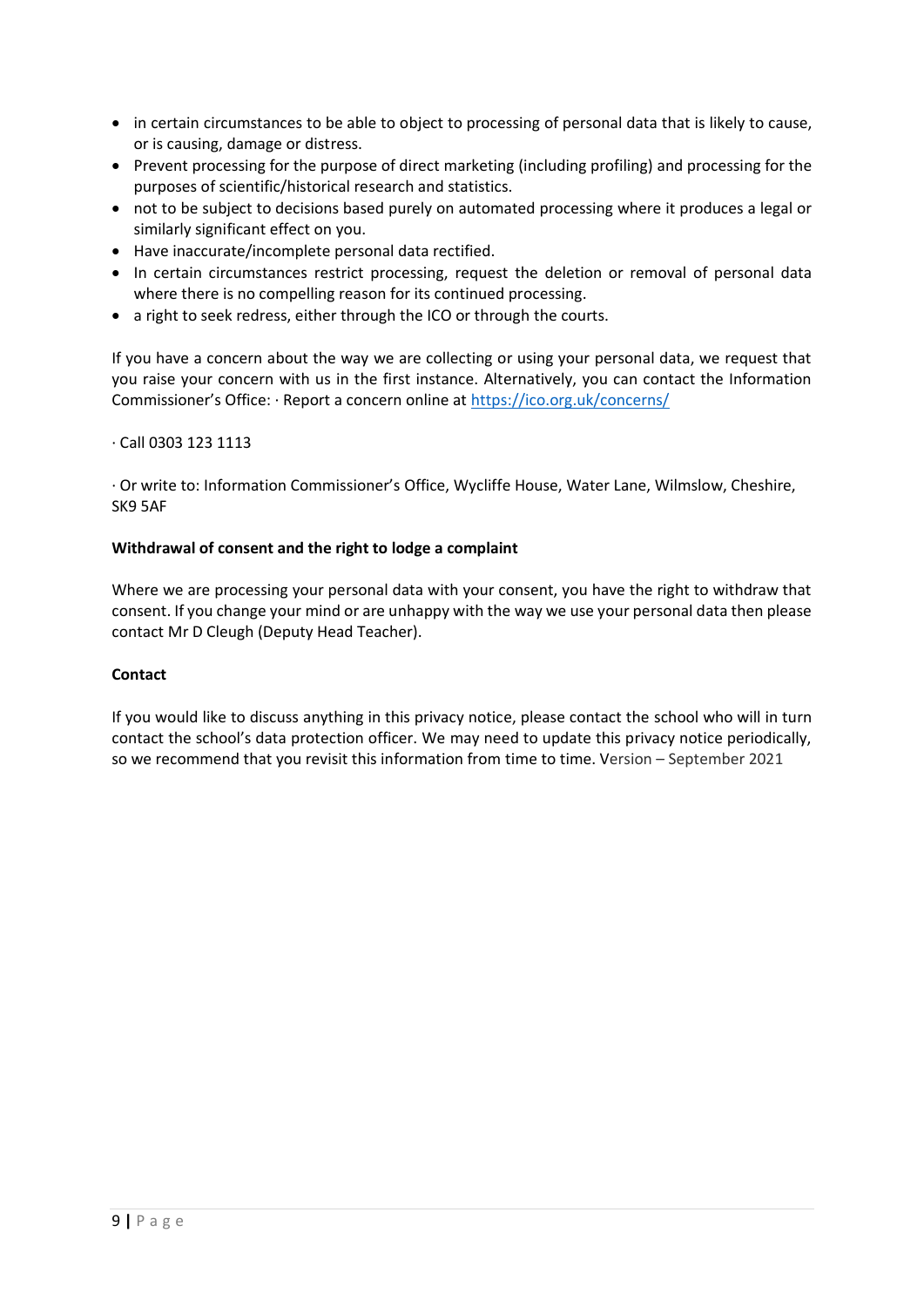# <span id="page-9-0"></span>**Workforce Privacy Notice (How we use your information)**

*This notice is aimed at staff within the school, school governors and anyone who is carrying out work on behalf of the school where we are required to hold their personal information.*

## **The categories of information that we collect, hold and/or share include but are not limited to (where applicable)**

- personal information (such as name, employee or teacher number, national insurance number, address)
- special categories of data including characteristics information (such as gender, age, ethnic group)
- contract information (such as start dates, hours worked, post, roles, payroll, and salary information)
- work absence information (such as number of absences and reasons)
- qualifications (and, where relevant, subjects taught)
- Performance management data (such as appraisal/observation records)
- Medical information

#### **Why we collect and use this information**

#### **We use the workforce information to:**

- Enable the development of a comprehensive picture of the workforce and how it is deployed
- Inform the development of recruitment and retention policies
- Enable individuals to be paid
- Facilitate safe recruitment, as part of our safeguarding obligations towards pupils
- Support effective performance management
- Provide access to third party solutions to dispense your professional duties
- Inform our recruitment and retention policies
- Allow better financial modelling and planning
- Enable ethnicity and disability monitoring
- Improve the management of workforce data across the sector
- Support the work of the School Teachers' Review Body

#### **The lawful basis on which we use this information**

We collect and use your information under the Data Protection Act 2018 (sometimes referred to as UKGDPR article 6, and article 9.

Special category data from article 9 is processed under condition (a) the data subject has given explicit consent to the processing of those personal data for one or more specified purpose.

#### **Collecting your information**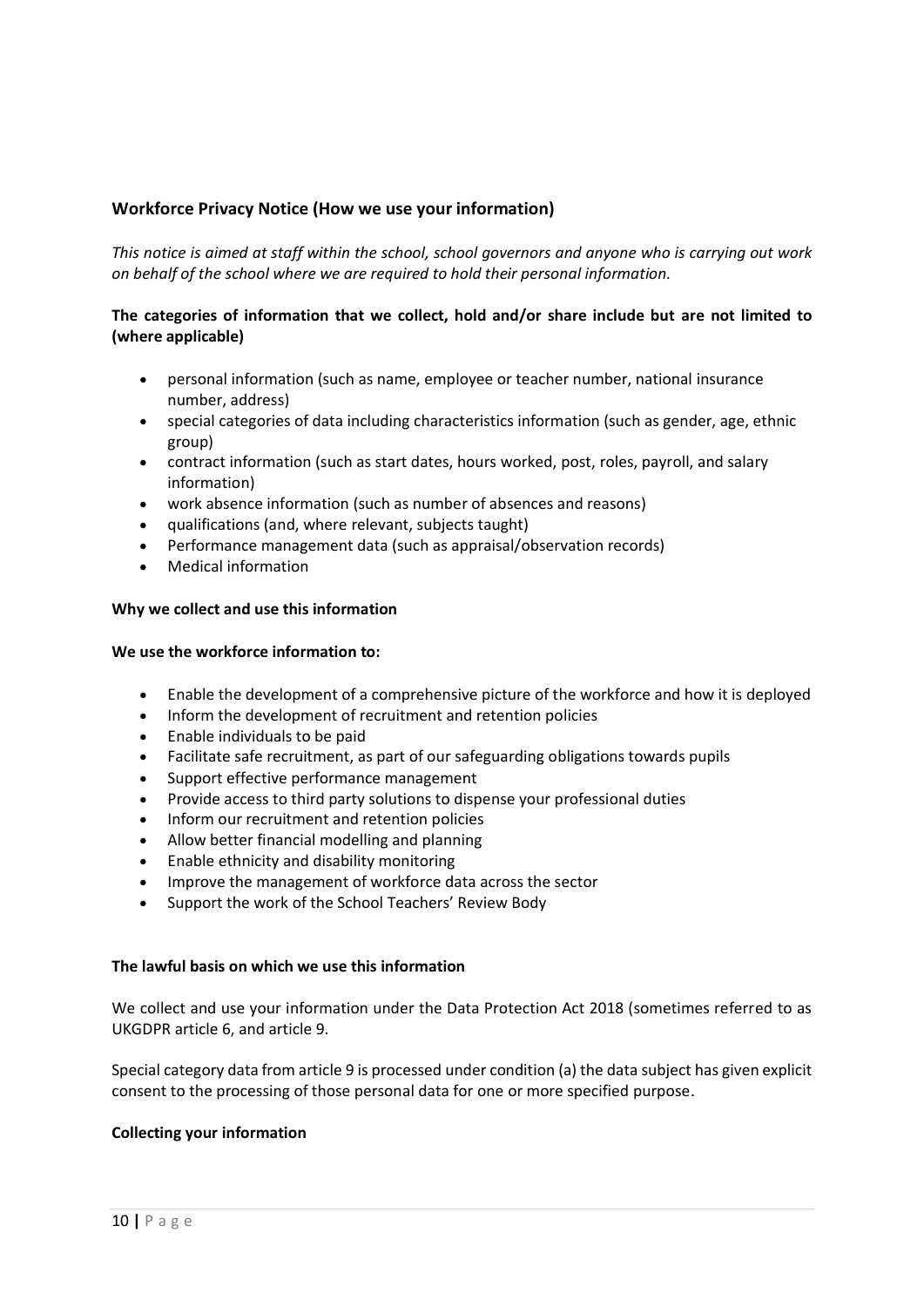Whilst the majority of the information you provide to us is mandatory, some of it is provided to us on a voluntary basis. In order to comply with the General Data Protection Regulation, we will inform you whether you are required to provide certain information to us or if you have a choice in this. This data will be collected upon commencement of your involvement with the school.

# **Storing your data**

We hold your data if it is lawful for us to do so in accordance with retention guidance taken from the DFE recommended source which is the IRMS toolkit. Should a document not be listed in this toolkit then the school will keep a record of why this data is being retained and will produce upon request. Where the school does not follow the guidance within this toolkit, the school have their own retention document which can be provided upon request.

Any data that we are no longer required to hold lawfully is deleted/destroyed in accordance with the school's disposal guidance policy.

# **Who we share your information with**

We routinely share information with:

- Our local authority.
- The Department for Education (DfE)
- If the school is a member of an academy trust, then we may where appropriate share pupil information with the trust.

Third Party Companies/Partners who are assisting the school or enhancing a child's education. A list of such companies/partners can be provided upon request. These are not added to the privacy notice due to their fluid nature.

- Where required the school will ensure that a data processing agreement is in place.
- We will ensure that a Privacy Impact Assessment (PIA) is carried for any new system that the school acquires.
- We will ensure that if any personal data is transferred to a country that the UK deem to not have adequate data protection laws that a Standard Contractual Clause (SCC) is in place.

We do not share information about workforce members with anyone without consent unless the law and our policies allow us to do so.

# **Local authority**

We are required to share information about our workforce members with our local authority (LA) under section 5 of the Education (Supply of Information about the School Workforce) (England) Regulations 2007 and amendments.

# **Department for Education (DfE)**

The Department for Education (DfE) collects personal data from educational settings and local authorities via various statutory data collections. We are required to share information about our children and young people with the Department for Education (DfE) for the purpose of those data collections, undersection 5 of the Education (Supply of Information about the School Workforce) (England) Regulations 2007 and amendments.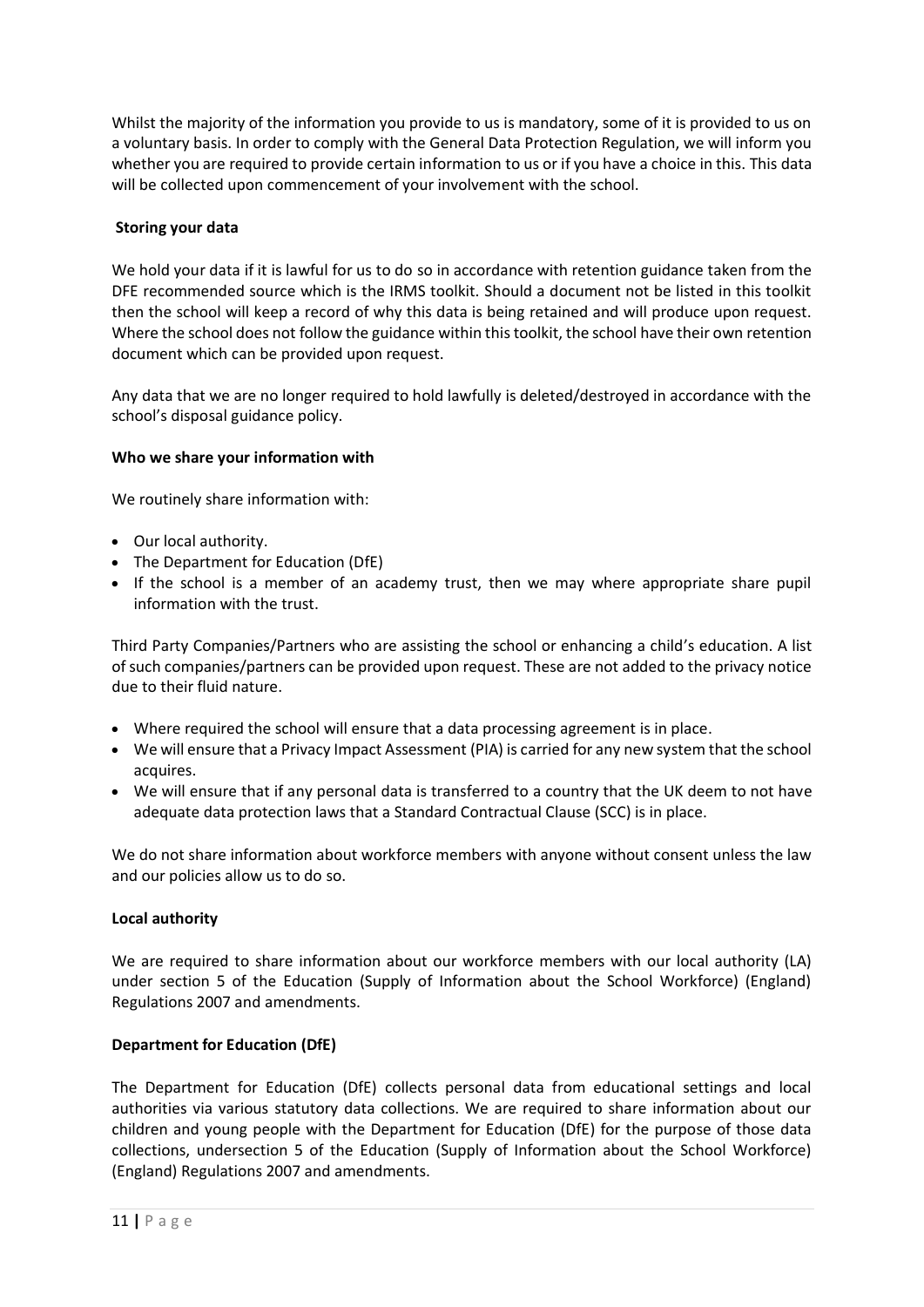All data is transferred to the DFE securely and held by the DFE under a combination of software and hardware controls which meet the current [government](https://www.gov.uk/government/publications/security-policy-framework) security policy framework. government [security policy framework.](https://www.gov.uk/government/publications/security-policy-framework)

#### **How government uses your data**

The workforce data that we lawfully share with the DfE through data collections:

- informs departmental policy on pay and the monitoring of the effectiveness and diversity of the school workforce
- links to school funding and expenditure
- supports 'longer term' research and monitoring of educational policy

#### **Data collection requirements**

To find out more about the data collection requirements placed on us by the Department for Education including the data that we share with them, go to [https://www.gov.uk/education/data](https://www.gov.uk/education/data-collection-and-censuses-for-schools.)[collection-and-censuses-for-schools.](https://www.gov.uk/education/data-collection-and-censuses-for-schools.)

#### **Sharing by the department**

The department may share information about school employees with third parties who promote the education or well-being of children or the effective deployment of school staff in England by:

- conducting research or analysis
- producing statistics
- providing information, advice or guidance

The department has robust processes in place to ensure that the confidentiality of personal data is maintained and there are stringent controls in place regarding access to it and its use. Decisions on whether DfE releases personal data to third parties are subject to a strict approval process and based on a detailed assessment of:

- who is requesting the data
- the purpose for which it is required
- the level and sensitivity of data requested; and
- the arrangements in place to securely store and handle the data

To be granted access to school workforce information, organisations must comply with its strict terms and conditions covering the confidentiality and handling of the data, security arrangements and retention and use of the data.

#### **How to find out what personal information the DFE hold about you**

Under the terms of the Data Protection Act 2018, you're entitled to ask the Department:

- if they are processing your personal data
- for a description of the data they hold about you
- the reasons they're holding it and any recipient it may be disclosed to
- for a copy of your personal data and any details of its source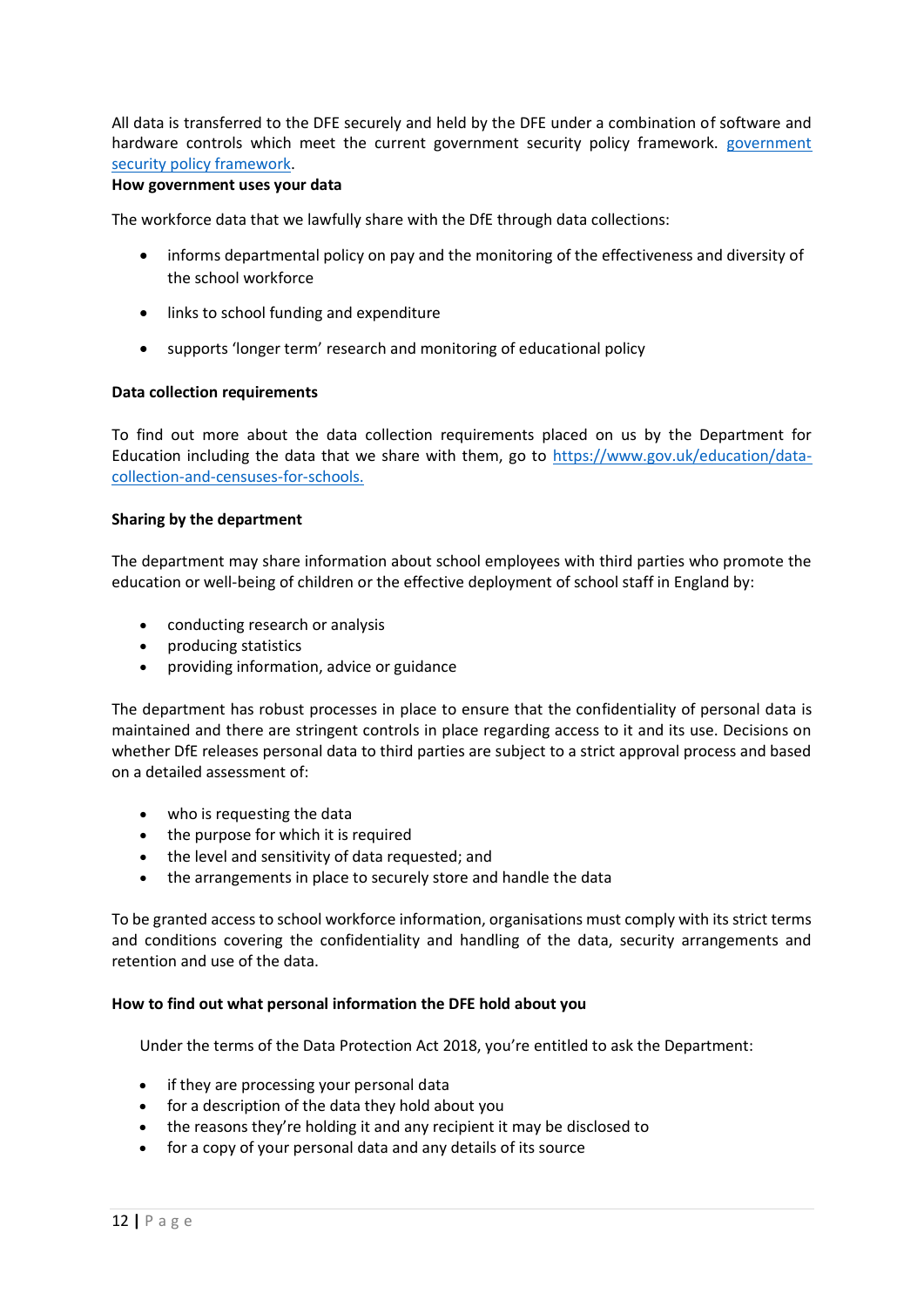If you want to see the personal data held about you by the Department, you should make a 'subject access request'. Further information on how to do this can be found within the Department's personal information charter that is published at the address below:

[https://www.gov.uk/government/organisations/department-for-education/about/personal](https://www.gov.uk/government/organisations/department-for-education/about/personal-information-charter)[information-charter](https://www.gov.uk/government/organisations/department-for-education/about/personal-information-charter)

To contact the department: [https://www.gov.uk/contact-dfe.](https://www.gov.uk/contact-dfe)

# **Requesting access to your personal data (Subject Access Request)**

Under data protection legislation, you have the right to request access to information about yourself that we hold.

The school have 30 calendar days to respond to a subject access request. However, this can be extended by a further two months if required.

To make a request for a subject access request please contact Mr D Cleugh (Deputy Head Teacher).

# **You also have the right to the following**

- in certain circumstances to be able to object to processing of personal data that is likely to cause, or is causing, damage or distress.
- Prevent processing for the purpose of direct marketing (including profiling) and processing for the purposes of scientific/historical research and statistics.
- not to be subject to decisions based purely on automated processing where it produces a legal or similarly significant effect on you.
- Have inaccurate/incomplete personal data rectified.
- In certain circumstances restrict processing (i.e. permitting its storage but no further processing), request the deletion or removal of personal data where there is no compelling reason for its continued processing.
- a right to seek redress, either through the ICO or through the courts.

If you have a concern about the way we are collecting or using your personal data, we request that you raise your concern with us in the first instance. Alternatively, you can contact the Information Commissioner's Office: · Report a concern online at <https://ico.org.uk/concerns/>

# · Call 0303 123 1113

· Or write to: Information Commissioner's Office, Wycliffe House, Water Lane, Wilmslow, Cheshire, SK9 5AF

# **Withdrawal of consent and the right to lodge a complaint**

Where we are processing your personal data with your consent, you have the right to withdraw that consent. If you change your mind or are unhappy with the way we use your personal data then please contact the school.

# **Contact**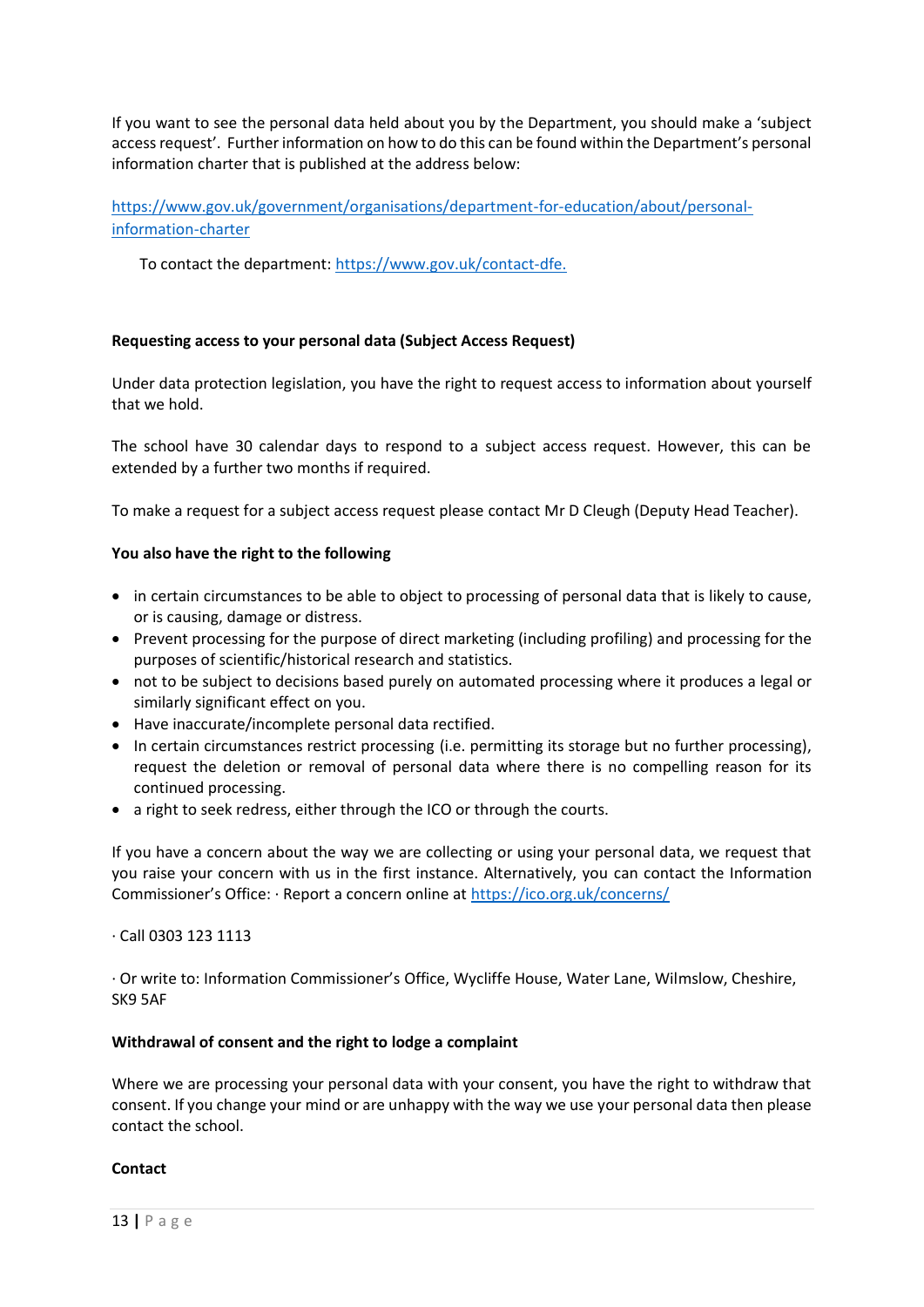If you would like to discuss anything in this privacy notice, please contact the school who will in turn contact the school's data protection officer. We may need to update this privacy notice periodically, so we recommend that you revisit this information from time to time. Version – September 2021

# <span id="page-13-0"></span>**Data Breach**

A personal data breach is a breach of security leading to accidental or unlawful destruction, loss, alteration, unauthorised disclosure of, or access to, personal data. This will include breaches that are the result of both accidental and deliberate causes. It also means that a breach is more than just about losing personal data.

It is a security incident that has affected the confidentiality, integrity or availability of personal data. Whenever a security incident takes place, it should be quickly established whether a personal data breach has occurred and, if so, promptly take steps to address it, including informing the ICO if required.

The ICO must be informed if the breach has resulted in a risk to people's rights and freedoms; if this is unlikely then it does not have to be reported. However, if the breach has not been reported then the school should be able to justify this decision.

In assessing if a data breach has created a risk to people's rights and freedoms then Recital 85 of the GDPR should be consulted.

A personal data breach may, if not addressed in an appropriate and timely manner, result in physical, material or non-material damage to natural persons such as loss of control over their personal data or limitation of their rights, discrimination, identity theft or fraud, financial loss, unauthorised reversal of pseudonymisation, damage to reputation, loss of confidentiality of personal data protected by professional secrecy or any other significant economic or social disadvantage to the natural person concerned.

There are several courses of action that can be followed following a data breach. Advice may be given to the individual staff member specifically and/or to school staff in general. This may also result in additional training for an individual, team or whole staff. In the most serious cases and/or when there is evidence to suggest disregard for procedures then this could result in staff receiving a verbal warning, a written warning or potentially dismissal.

If the school believe that a data breach has occurred, then they must report this to the Data Protection Officer with immediate effect. A decision will be made on how to handle the breach, the priority for the school is to ensure that the breach is contained. If the breach is deemed serious enough then the Data Protection Officer may contact the ICO for further advice. Following ICO advice the school as data controller may be required to report the breach officially to the ICO.

If reporting is required, then this must happen within 72 hours of the personal data breach being identified (this includes weekends and holidays).

The DPO will commence work on the data breach log. If the breach is deemed complex, then the school will be required to complete the log**.** The DPO will give advice to the school on whether the person affected by the breach should be informed**.** Regardless of this the final decision will be made by the school. When the individual is informed, depending on their response, the school may ask if the individual wishes to complain to the governing body or for the school to consider self-reporting to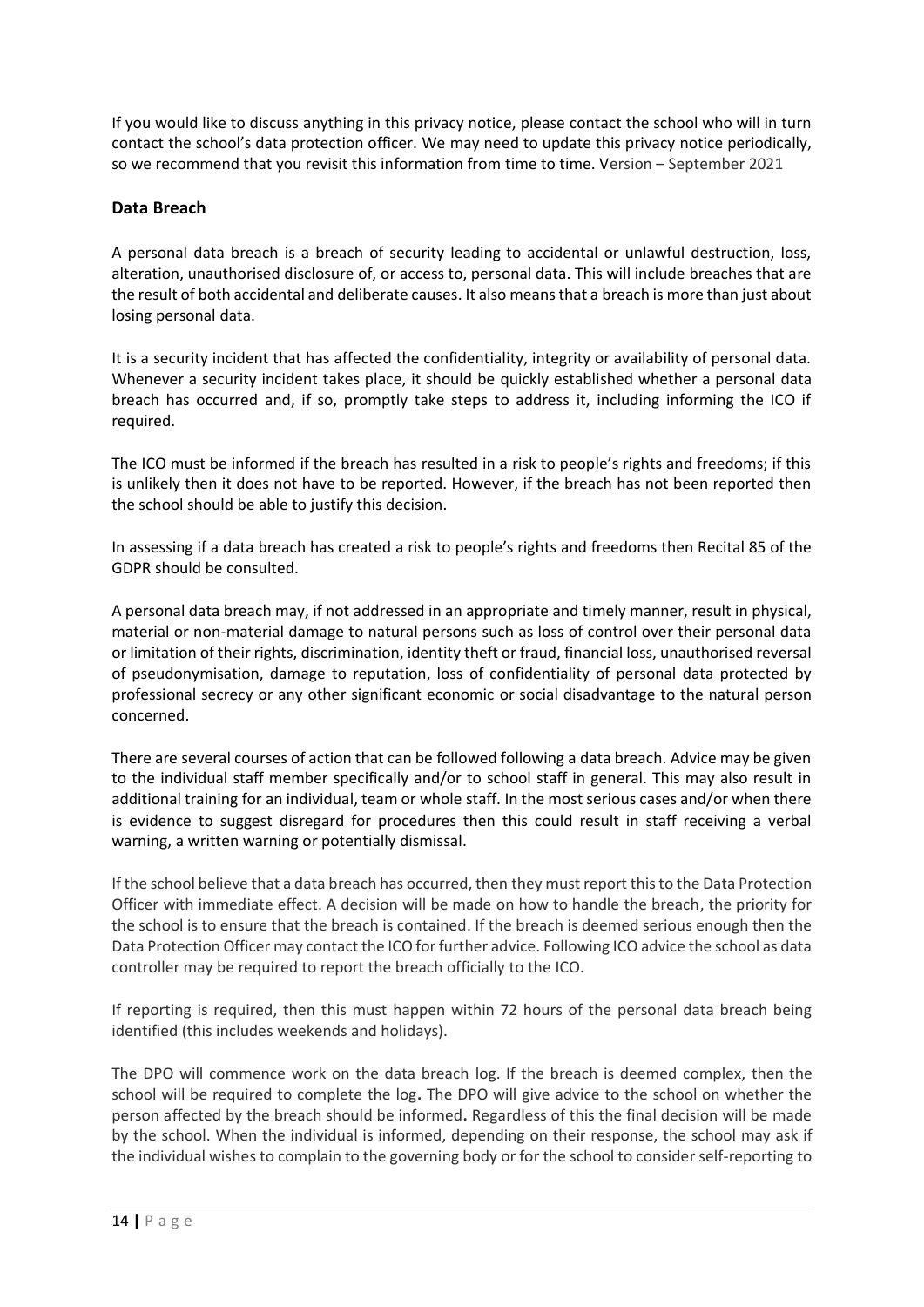the ICO. Should a request be made to self-report to the ICO, the DPO will discuss this with the school, who will have the final decision regarding self-reporting.

The school will adopt a Listen, Log and Learn approach. Listen to the person who has had the breach, log all the details about the breach, and Learn from the breach to ensure that it does not happen again**.**

## <span id="page-14-0"></span>**Vital Interests**

UKGDPR has the following lawful bases for processing data:

#### **(d) Vital interests: the processing is necessary to protect someone's life.**

This is one of the lawful bases that the school uses for processing data within UKGDPR. It is required as the school processes the personal data to protect someone's life.

This processing is necessary as without it the school would not be able to protect a person's vital interests in any other less intrusive way. The school rely on this basis to store medical and special educational needs data to assist the school in protecting someone's life.

Article 6 (1) (d) provides the lawful basis for processing where:

'Processing is necessary in order to protect the vital interests of the data subject or of another natural person'

Recital 46 provides further guidance:

'The processing of personal data should also be regarded as lawful where it is necessary to protect an interest which is essential for the life of the data subject or that of another natural person. Processing of personal data based on the vital interest of another natural person should in principle take place only where the processing cannot be manifestly based on another legal basis.'

This lawful basis generally only applies to matters of life and death. This is likely to be relevant for emergency medical care. While the school will use lawful basis **(a) consent: the individual has given clear consent for you to process their personal data for a specific purpose**, for the majority of its medical and special education needs processing. It may be required to use vital interests in the case of a life and death matter.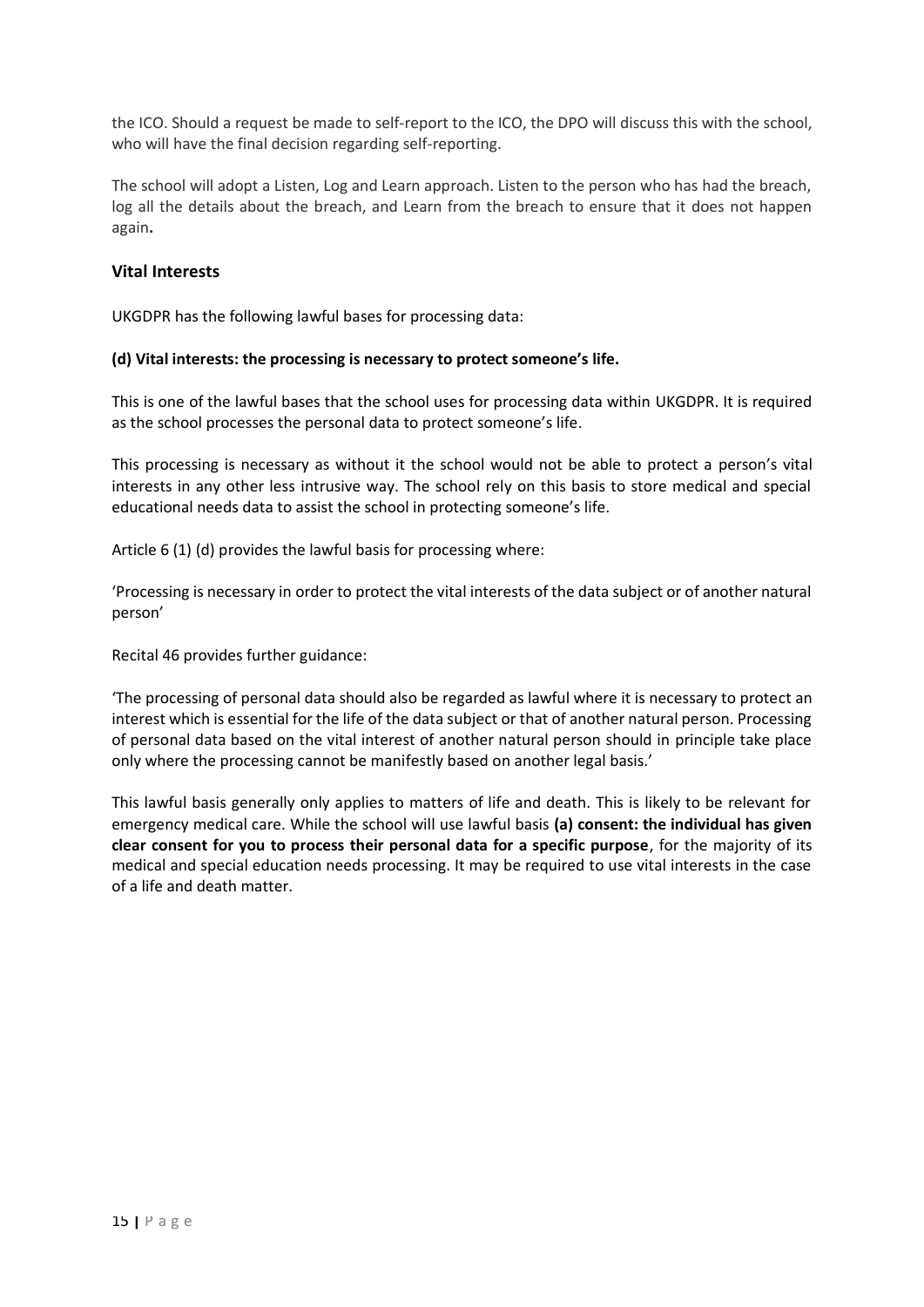# <span id="page-15-0"></span>**UKGDPR Individual Rights**

The UKGDPR provides the following rights for individuals:

- 1. The right to be informed
- 2. The right of access
- 3. The right to rectification
- 4. The right of erasure
- 5. The right to restrict processing
- 6. The right to data portability
- 7. The right to object
- 8. Rights in relation to automated decision making and profiling

The school will ensure that all parents/carers and school staff are aware of these rights via the school privacy notices. Also, the school will ensure that should any parent/carer or member of school staff request to invoke any of the rights listed above, that they will treat the request in the correct manner and assist the individual anyway it can.

However, some of the rights listed will not apply due to other conditions set, as these are not absolute rights. An example would be the right to erasure, as if the individual requested this to happen to a record, then this could hamper the school's ability to perform its public task. As such, any requests that are made will be considered on a case-by-case basis, and the requester will be kept informed at all times around the decisions that the school make regarding their request.

Below is a brief guide to what each of the rights are:

1. **The right to be informed** – The right to be informed encompasses your obligation to provide 'fair processing information', typically through a privacy notice. It emphasises the need for transparency over how you use personal data.

2. **The right of access** – Individuals have the right to access their personal data and supplementary information. The right of access allows individuals to be aware of and verify the lawfulness of the processing.

3. **The right to rectification** – The UKGDPR gives individuals the right to have personal data rectified. Personal data can be rectified if it is inaccurate or incomplete.

4. **The right to erasure** – The right to erasure is also known as the 'right to be forgotten'. The broad principle underpinning this right is to enable an individual to request the deletion or removal of personal data where there is no compelling reason for its continued processing.

5. **The right to restrict processing** – Individuals have the right to 'block' or suppress processing of personal data. When processing is restricted, you are permitted to store the personal data, but not further process it. You can retain just enough information about the individual to ensure that the restriction is respected in future.

6. **The right to data portability** – The right to data portability allows individuals to obtain and reuse their personal data for their own purposes across different services. It allows them to move, copy, or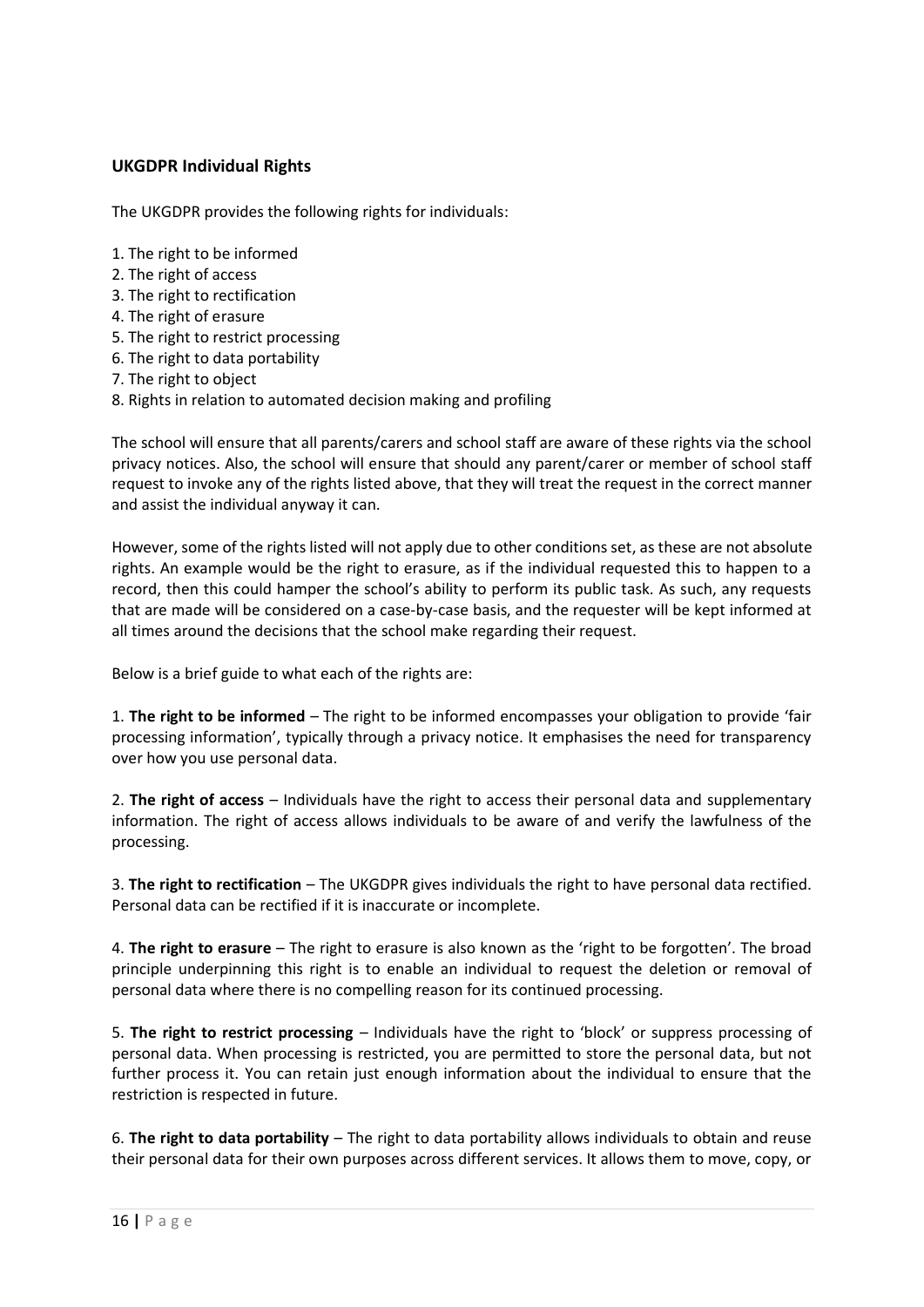transfer personal data easily from one IT environment to another in a safe and secure way, without hindrance to usability.

7. **The right to object** – Individuals have the right to object to processing based on legitimate interests or the performance of a task in the public interest/exercise or official authority (including profiling). Direct Marketing and processing for purposes of scientific/historical research and statistics.

8. **Rights related to automated decision-making including profiling** – This is not applicable to schools. However, should an individual challenge the school in any way regarding automated decision making, then the school will carry out an investigation.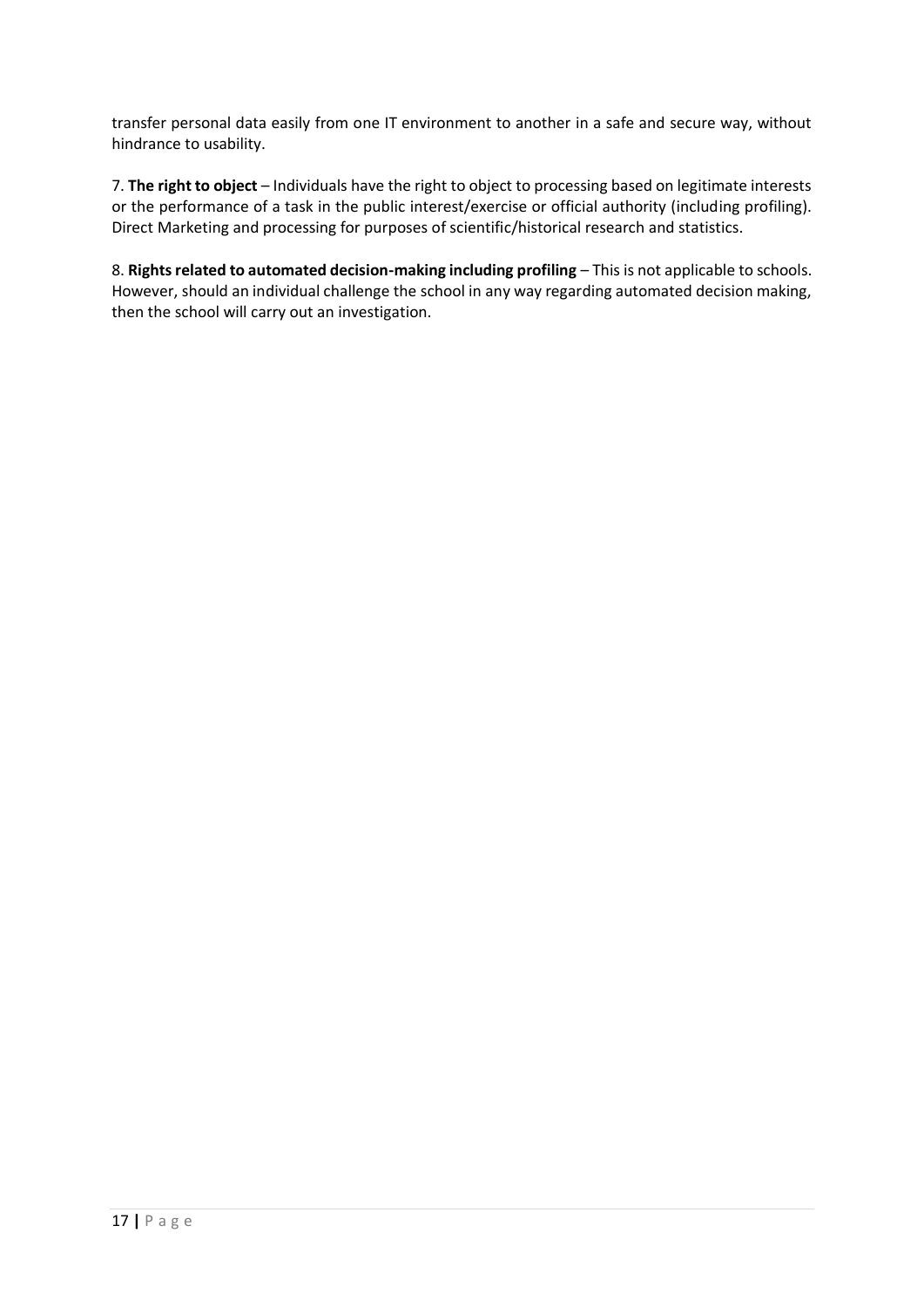# **3 rd Party Processing Agreement**

<span id="page-17-0"></span>(FOR USE BY DATA CONTROLLERS AND DATA PROCESSORS IN ACCORDANCE WITH ARTICLE 28(3) UK GDPR

THIS AGREEMENT is made on (enter month and year) BETWEEN:

(1) Hebburn Comprehensive School (incorporated in, or existing and established under the laws of, England whose registered office is at Campbell Park Road, Hebburn NE31 2QU (the "Controller"); and

(2) (Enter company name) (incorporated in, or existing and established under the laws of, (Enter country) whose registered office is at (Enter company address) (the "Processor").

#### BACKGROUND

(A) The Controller processes Personal Data in connection with its business activities;

(B) The Processor processes Personal Data on behalf of other businesses and organisations;

(C) The Controller wishes to engage the services of the Processor to process personal data on its behalf;

(D) Article 28(3) of the UK GDPR states that, where processing of personal data is carried out by a processor on behalf of a data controller the controller has an obligation to choose a processor who can provide appropriate security measures, and must ensure compliance with those measures;

Both controllers and processors are obliged to put in place appropriate technical and organisational measures to ensure the security of any personal data they process which may include, as appropriate:

- encryption and pseudonymisation;
- the ability to ensure the ongoing confidentiality, integrity, availability and resilience of processing systems and services;
- the ability to restore access to personal data in the event of an incident; and
- processes for regularly testing and assessing the effectiveness of the measures.

Adherence to an approved code of conduct or certification scheme may be used as a way of demonstrating compliance with security obligations. Codes of conduct and certification may also help processors to demonstrate sufficient guarantees that their processing will comply with the UK GDPR.

(E) Article 28(3) states that where processing is carried out by a processor on behalf of a controller such processing shall be governed by a contract or legal act binding the processor to the controller stipulating, in particular, that the processor shall act only on instructions from the controller and shall comply with the technical and organisational measures required under the appropriate national law to protect personal data against accidental or unlawful destruction or accidental loss, alternation, unauthorised disclosure or access and against all other unlawful forms of processing;

(F) In compliance with the above-mentioned provisions, the Controller and Processor wish to enter into this processing Agreement.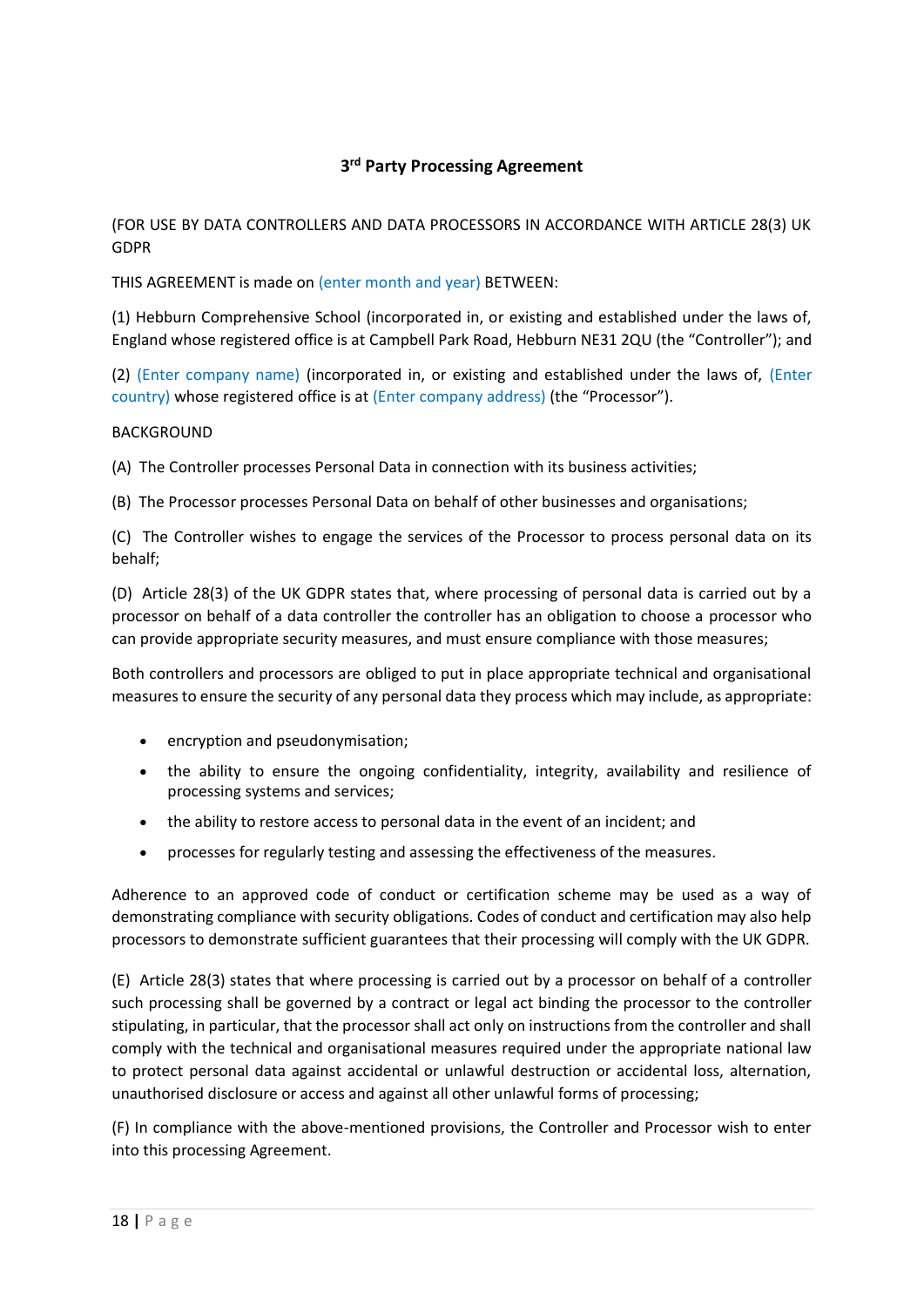# THE PARTIES HEREBY MUTUALLY AGREE AS FOLLOWS:

3. Subject Matter – Enter a brief description of role of the processor.

3.1 Nature and purpose of the processing – Enter a brief description of duties to be carried out by the processor.

# 3.2 Type of personal data – Enter X where required:

| Children | Children<br>$\overline{\phantom{a}}$ | School Staff | School Staff - | Other | Other    |
|----------|--------------------------------------|--------------|----------------|-------|----------|
|          | Special                              |              | Special        |       | Special  |
|          | Category                             |              | Category       |       | Category |
|          |                                      |              |                |       |          |

## 4. DEFINITIONS AND INTERPRETATION

In this Agreement the following words and phrases shall have the following meanings, unless inconsistent with the context or as otherwise specified:

"National law" shall mean the law of the country in which the Processor is established;

"Processor" shall mean all staff in the employment of the company named in section 2.

"Personal data" shall mean any information relating to an identified or identifiable natural person ('data subject'); an identifiable person is one who can be identified, directly or indirectly, in particular by reference to an identification number or to one or more factors specific to his physical, physiological, mental, economic cultural or social identity;

"Processing of personal data" shall mean any operation or set of operations which is performed upon personal data, whether or not by automatic means, such as collection, recording, organization, storage, adaptation or alternation, retrieval, consultation, use, disclosure by transmission, dissemination or otherwise making available, alignment or combination, blocking, erasure or destruction;

"Sub-contract" and "sub-contracting" shall mean the process by which either party arranges for a third party to carry out its obligations under this Agreement and "Sub Contractor" shall mean the party to whom the obligations are subcontracted; and

"Technical and organisational security measures" shall mean measures to protect personal data against accidental or unlawful destruction or accidental loss, alternation, unauthorised disclosure, or access and against all other unlawful forms of processing.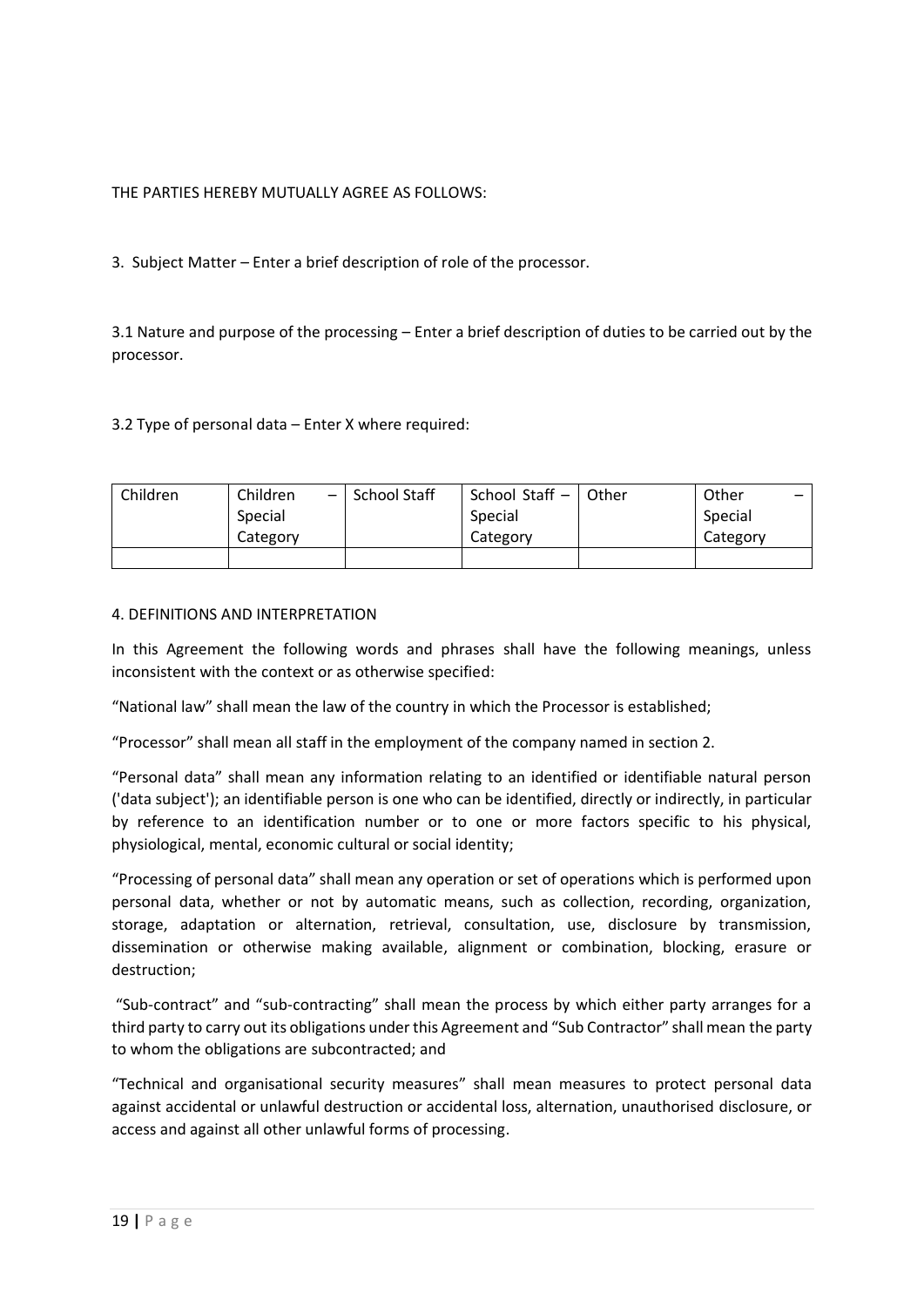#### 5. CONSIDERATION

In consideration of the Controller engaging the services of the processor to process personal data on its behalf the Processor shall comply with the security, confidentiality and other obligations imposed on it under this Agreement.

## 6. SECURITY OBLIGATIONS OF THE PROCESSOR

6.1 The Processor shall only carry out those actions in respect of the personal data processed on behalf of the Controller as are expressly authorised by the Controller. As per part 3 of this document.

## 7. CONFIDENTIALITY

7.1 The Processor agrees that it shall maintain the personal data processed by the Processor on behalf of the Controller in confidence. In particular, the Processor agrees that, save with the prior written consent of the Controller, it shall not disclose any personal data supplied to the Processor by, for, or on behalf of, the Controller to any third party.

7.2 The Processor shall not make any use of any personal data supplied to it by the Controller otherwise than in connection with the provision of services to the Controller.

7.3 Nothing in this agreement shall prevent either party from complying with any legal obligation imposed by a regulator or court. Both parties shall however, where possible, discuss together the appropriate response to any request from a regulator or court for disclosure of information.

#### 8. SUB-CONTRACTING

the processor should not engage another processor (a sub-processor) without the controller's prior specific or general written authorisation;

- if a sub-processor is employed under the controller's general written authorisation, the processor should let the controller know of any intended changes and give the controller a chance to object to them;
- if the processor employs a sub-processor, it must put a contract in place imposing the same Article 28(3) data protection obligations on that sub-processor. This should include that the sub-processor will provide sufficient guarantees to implement appropriate technical and organisational measures in such a way that the processing will meet the UK GDPR's requirements. The wording of these obligations does not need to exactly mirror those set out in the contract between the controller and the processor, but should offer an equivalent level of protection for the personal data; and
- the processor is liable to the controller for a sub-processor's compliance with its data protection obligations.

# 9. Data Subject Rights

Under Article 28(3)(e) the contract must provide for the processor to take "appropriate technical and organisational measures" to help the controller respond to requests from individuals to exercise their rights.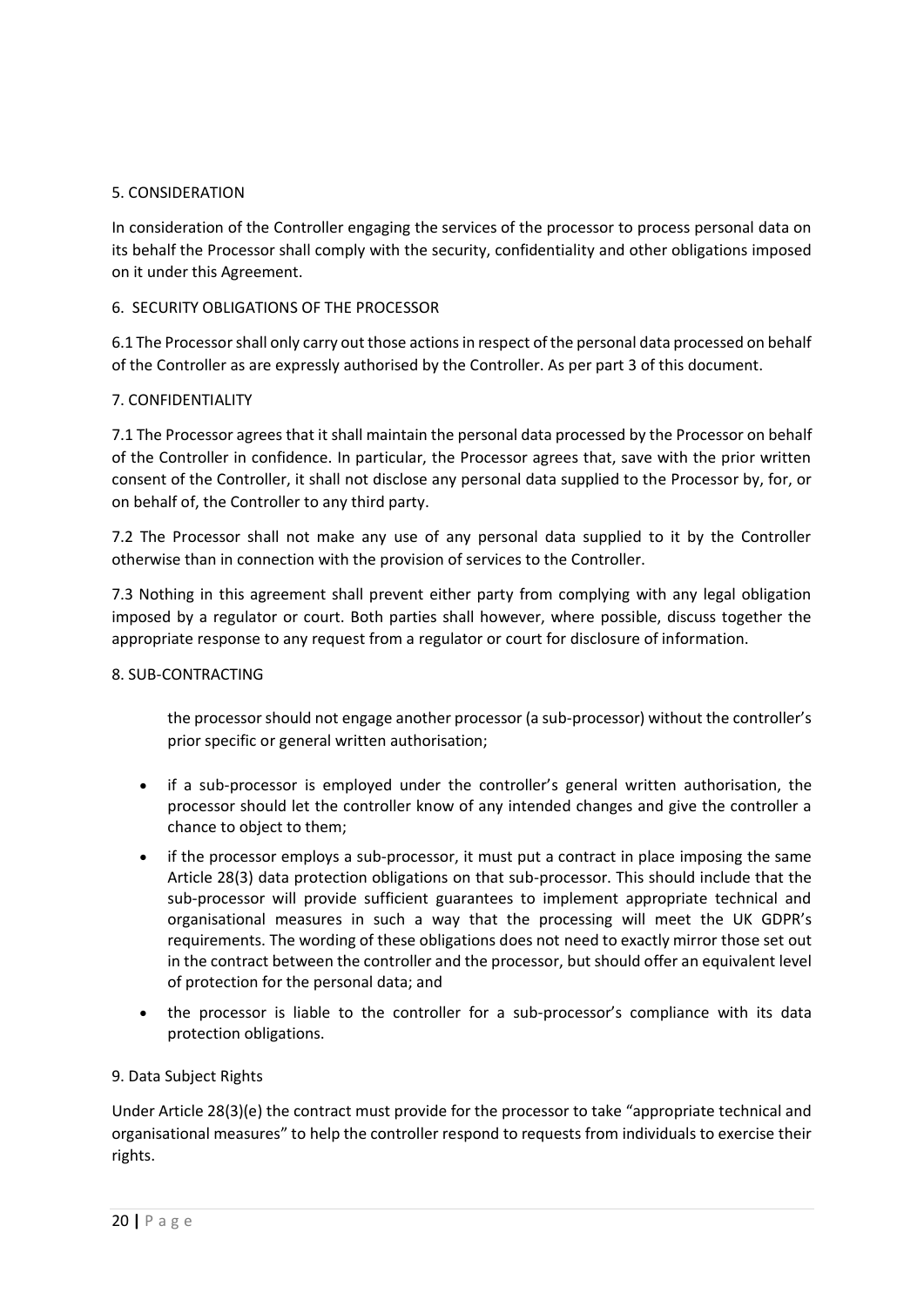This provision stems from Chapter III of the UK GDPR, which describes how the controller must enable data subjects to exercise various rights and respond to requests to do so, such as subject access requests, requests for the rectification or erasure of personal data, and objections to processing.

# 10. Assisting the controller

Under Article 28(3)(f) the contract must say that, taking into account the nature of the processing and the information available, the processor must assist the controller in meeting its obligations to:

- keep personal data secure;
- notify personal data breaches to the ICO;
- notify personal data breaches to data subjects;
- carry out data protection impact assessments (DPIAs) when required; and
- consult ICO where a DPIA indicates there is a high risk that cannot be mitigated.

# 11. End of contract provisions

- at the controller's choice, delete or return to the controller all the personal data it has been processing for it; and
- delete existing copies of the personal data unless UK law requires it to be stored.

It should be noted that deletion of personal data should be done in a secure manner, in accordance with the security requirements of Article 32. it is ultimately for the controller to decide what should happen to the personal data being processed, once processing is complete.

#### 12. Audit and inspections

The Processor shall allow for audits of its Data Processing activity by the school

# 13. TERM AND TERMINATION

13.1 This Agreement shall continue in full force and effect for so long as the Processor is processing personal data on behalf of the Controller.

13.2 Within 14 days following termination of this Agreement the Processor shall, at the direction of the Controller, (a) comply with any other agreement made between the parties concerning the return or destruction of data, or (b) return all personal data passed to the Processor by the Controller for processing, or (c) on receipt of instructions from the Controller, destroy all such data unless prohibited from doing so by any applicable law.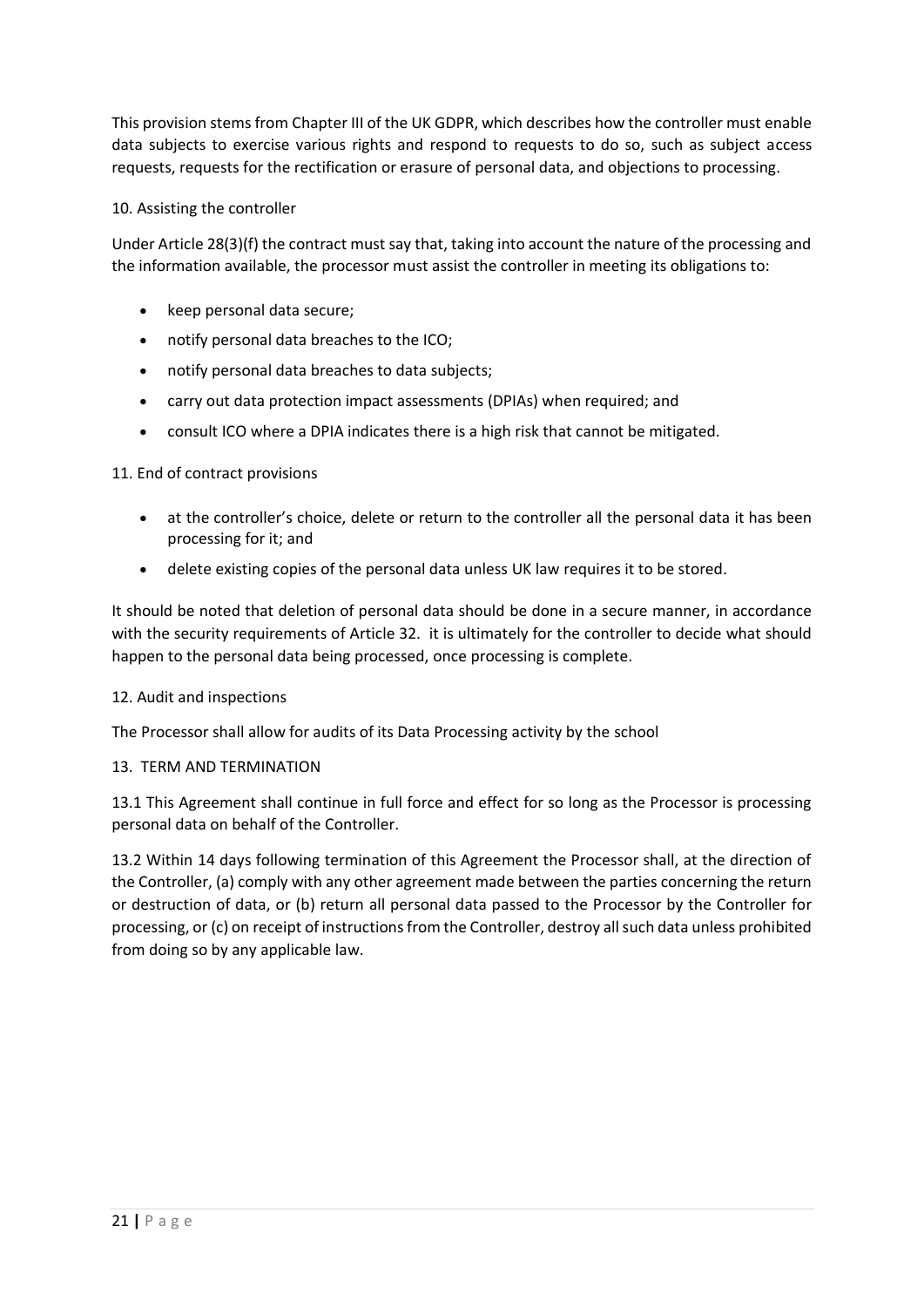AS WITNESS this Agreement has been signed on behalf of each of the parties by its duly authorised representative on the day and year first above written.

SIGNED on behalf of [CONTROLLER]

(Authorised signatory)

(Print name and title)

SIGNED on behalf of [PROCESSOR]

(Authorised signatory)

(Print name and title)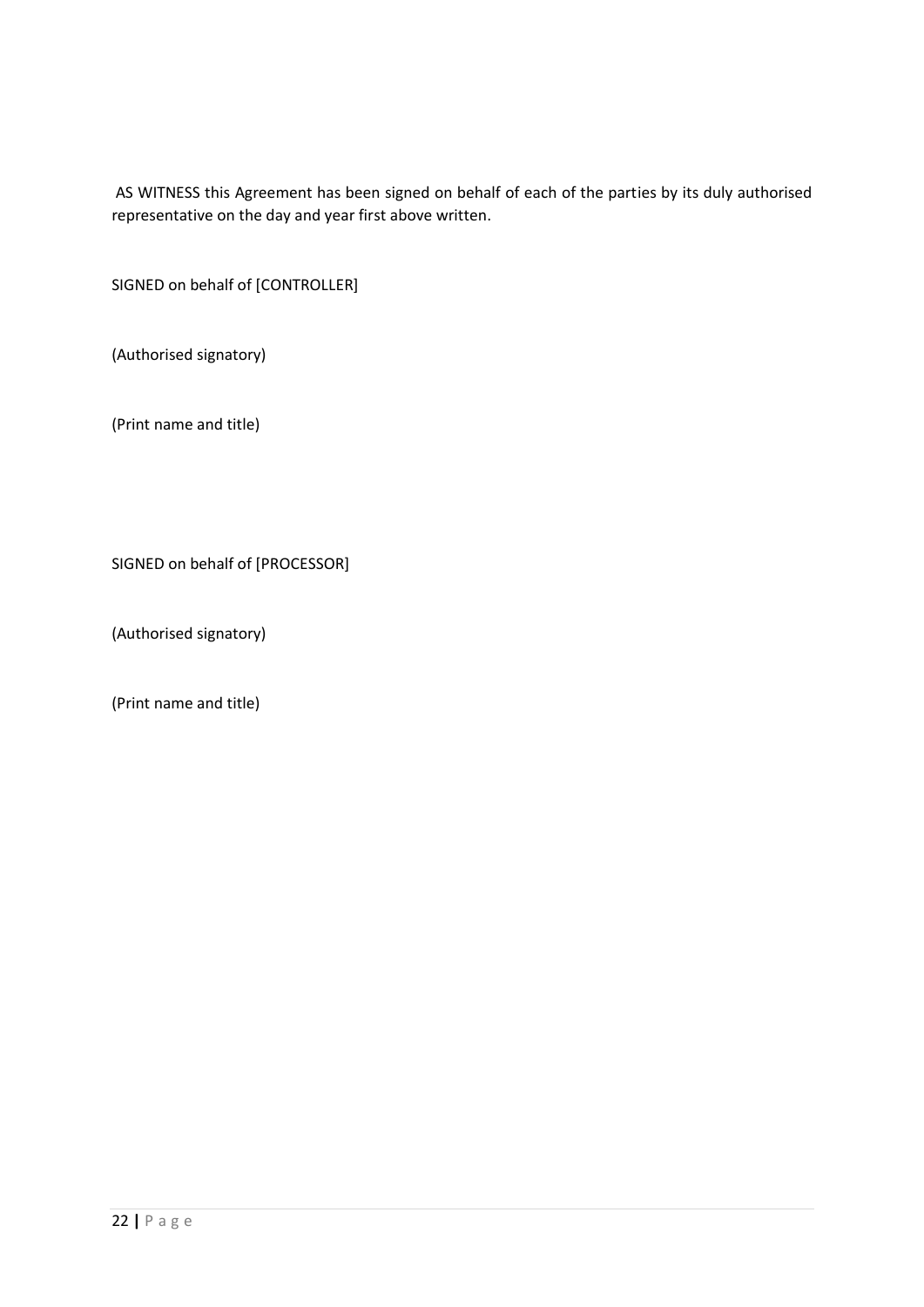# <span id="page-22-0"></span>**Data Protection by design and default**

Under the Data Protection Act 2018 (UKGDPR), the school has a general obligation to implement technical and organisational measures to show that you have considered and integrated data protection into your processing activities.

Privacy by design should be a key consideration in the early stages of any project and should continue throughout its lifecycle. This allows schools to minimise privacy risks and builds trust. By designing projects, processes, products and systems with privacy in mind at the outset it can lead to benefits which include:

- Potential problems are identified at an early stage.
- Increased awareness of privacy and data protection across the school.
- The school are more likely to meet their legal obligations and less likely to breach UKGDPR.
- Actions are less likely to be privacy intrusive and have a negative impact on individuals.

There are 7 foundational principles of privacy by design

- Proactive not reactive
- Privacy as the default setting
- Privacy embedded into design
- Full functionality Positive-sum, no zero-sum
- End-to-End security Full lifecycle protection
- Visibility and transparency
- Respect for user privacy

#### 1. **Proactive not reactive**

The Privacy by design approach is characterised by being proactive rather than reactive. By using this approach, the school will anticipate and prevent privacy invasive events before they happen. This approach means that the school are not waiting for a privacy risk to materialise, nor does it offer remedies for resolving privacy infractions once they have occurred – it aims to prevent them from occurring. In short privacy by design comes before the fact, not after.

#### 2. **Privacy as the default setting**

Privacy by design seeks to deliver the maximum degree of privacy by ensuring that personal data are automatically protected. If an individual does nothing, their privacy remains intact. No action is required on the part of the individual to protect their privacy.

#### 3. **Privacy embedded into design.**

Privacy by design is embedded into the design of school practices. It should not be a bolted add on, after the fact. The result is that privacy becomes an essential component of the core functionality being delivered. Privacy becomes integral to school practices.

#### 4. **Full Functionality – Positive-Sum, not Zero-Sum**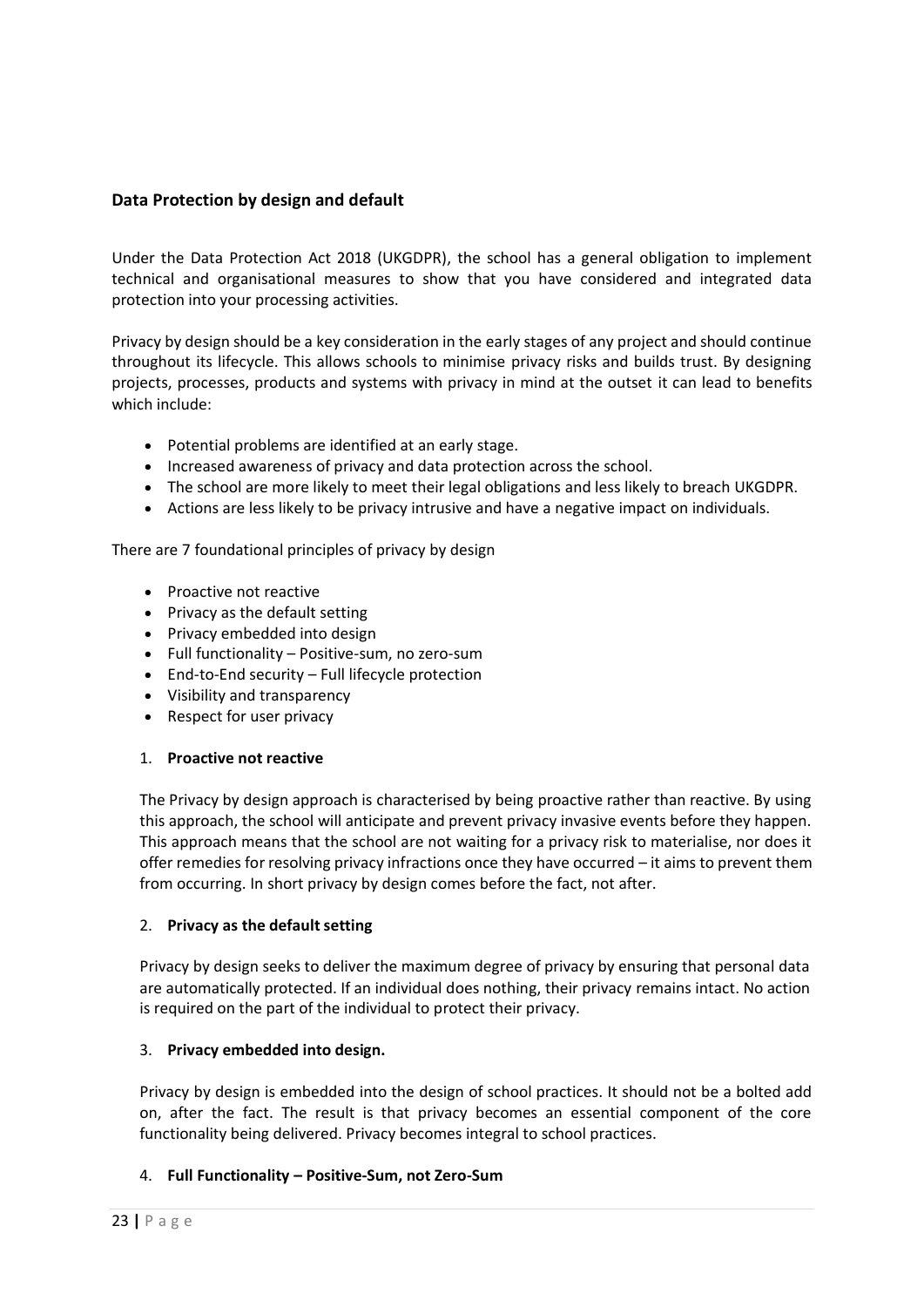Privacy by design seeks to accommodate all legitimate interests and objectives in a positive-sum win-win manner, not through a dated, zero-sum approach, where unnecessary trade-offs are made. Privacy by design avoids the pretence of false dichotomies, such as privacy vs. security – demonstrating that it is possible to have both.

# 5. **End-to-End security – Full lifecycle protection**

Privacy by design, having been embedded into the project prior to anything else extends securely throughout the entire lifecycle of the data involved – strong security measures are essential to privacy from start to finish. This ensures that all data are securely retained, and then securely destroyed at the end of the process, in a timely fashion. Thus, privacy by design ensures cradle to grave, secure lifecycle management of information, end-to end.

## 6. **Visibility and transparency**

Privacy by design seeks to assure everyone that whatever the practice of the school regarding personal data that it is in fact, operating according to the stated promises and objectives, subject to independent verification. Its component parts and operations remain visible and transparent, to users and providers alike. Remember, trust but verify.

## 7. **Respect for user privacy**

Above all, privacy by design requires the school the protect the interests of the individual by offering such measures as strong privacy defaults, appropriate notice, and empowering userfriendly options. Keep it user centric.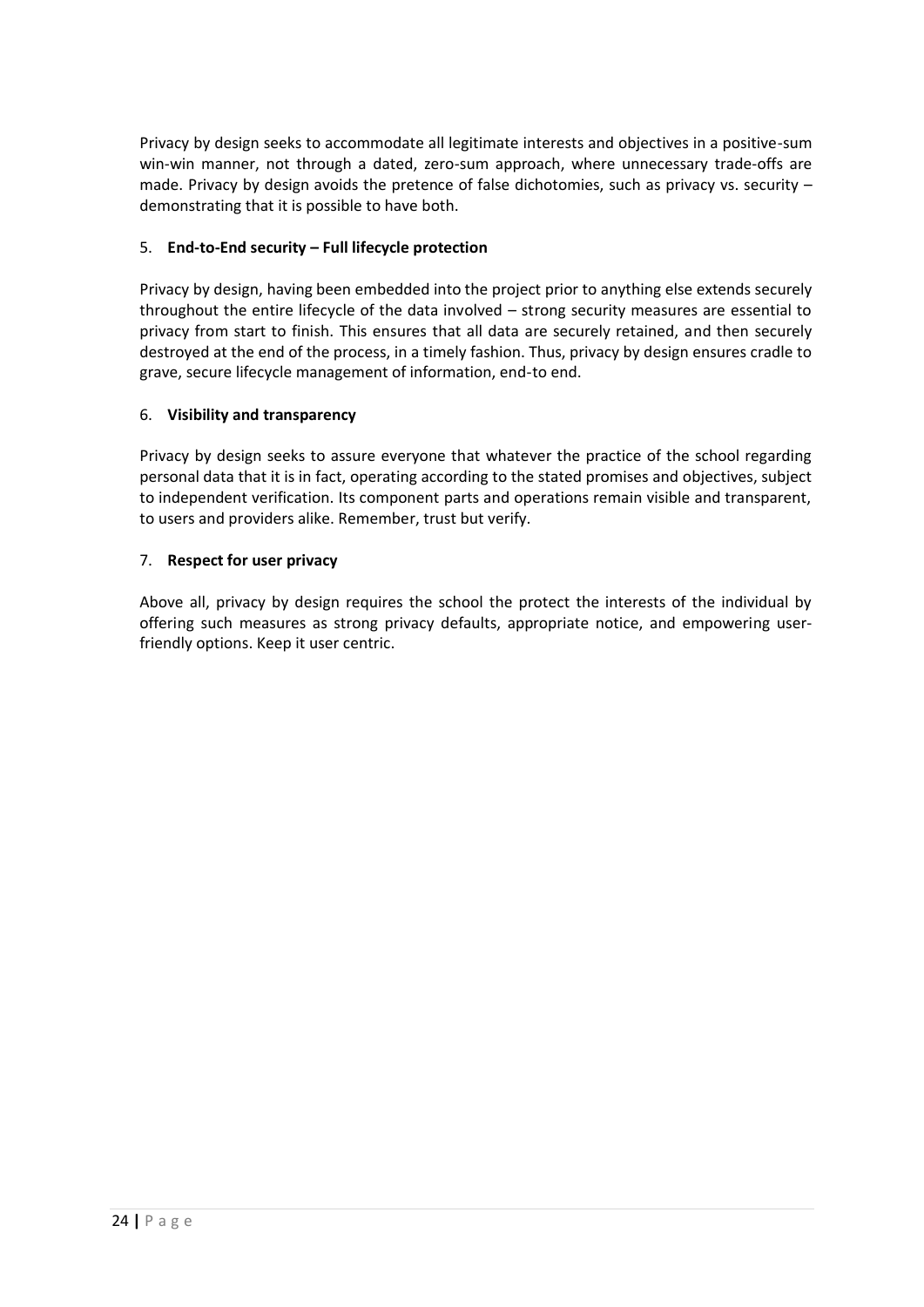# <span id="page-24-0"></span>**Privacy Impact Assessments**

Privacy Impact Assessments (PIA's) are an integral part of taking a privacy by design approach. PIA's are a tool that the school can use to identify and reduce the privacy risks of a project. A PIA can reduce the risk of harm to individuals through misuse of their personal information. It can also help the school design a more efficient and effective process for handling personal data.

You can integrate the core principals of the PIA process with your existing project and risk management policies. This will reduce the resources necessary to conduct the assessment and spreads awareness of privacy throughout the school.

An effective PIA will allow the school to identify and fix problems at an early stage and PIA's are an integral part of privacy by design. PIAs are often applied to new projects. However, a PIA can also be used if the school are planning changes to an existing process.

## **Privacy Risk**

PIA's should assist the school in identifying privacy risk, which is the risk of harm through an intrusion into privacy. This is the risk of harm through use or misuse of personal information. Some ways that this risk can arise are through personal information being:

- Inaccurate, insufficient or out of date;
- Excessive or irrelevant;
- Kept for too long;
- Disclosed to those who the person it is about does not want to have it;
- Used in ways that are unacceptable to or unexpected by the person it is about; or
- Not kept securely.

The outcome of a PIA should be to minimise privacy risk. The school should develop an understanding of how it will approach the broad topics of privacy and privacy risk.

#### **Benefits**

The benefits of a PIA are that it allows individuals to be reassured that the school which uses their information have followed best practice. A project which has been subject to a PIA should be less privacy intrusive and therefore less likely to affect individuals in a negative way. A PIA should also improve transparency and make it easier for an individual to understand why their information is being used.

The school should also benefit from using PIA's. The process of conducting the assessment will improve how the school use information which impacts on individual privacy. This should in turn reduce the likelihood that the school will fail to meet its legal obligations.

Conducting and publishing a PIA will help the school build trust with the people using their services. The actions taken during and after the PIA process can improve the schools understanding of its stakeholders.

Consistent use of PIA's will increase the awareness of privacy and data protection within the school and ensure that all staff involved in designing projects think about privacy at the early stages.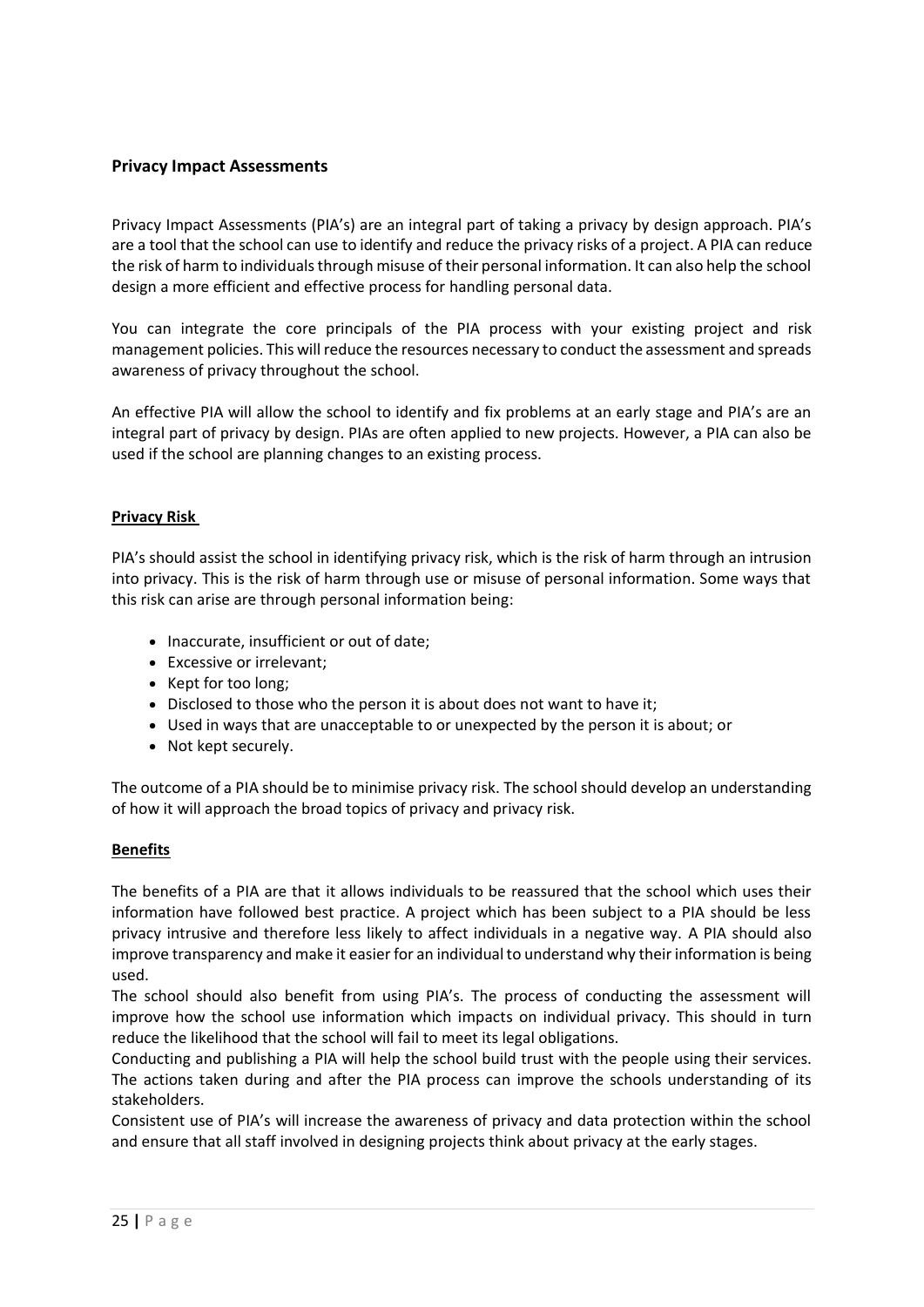## **When should we use PIAs?**

The core principals of PIA can be applied to any project that involves the use of personal data, or any other activity which could have an impact on the privacy of individuals.

A PIA should be used on new projects or when making an amendment to a current project. The PIA should be built into the project management structure.

#### **Who should carry out the PIA?**

It is the school's decision who is best placed to carry out the PIA. The Data Protection Officer (DPO) upon request will complete the PIA on behalf of the school. This will inform the school of any concerns that the DPO may have. However, the final decision on whether to proceed is to be taken by the school as data controller.

The school must be satisfied that they have all the relevant paperwork (if required), and to ensure that all data sent to companies is done so in the correct manner. For the PIA to be effective it should include some involvement from various people within the school, who will each be able to identify different privacy risks and solutions.

#### **What should the PIA do?**

The PIA should be flexible so that it can be integrated with the schools existing approach to managing projects. The PIA should incorporate the following:

- Identify the need for a PIA
- Describe the information flows
- Identify the privacy and related risks
- Identify and evaluate the privacy solutions
- Sign off and record the PIA outcomes
- Integrate the outcomes into the project plan
- Consult with internal and external stakeholders as needed throughout the process.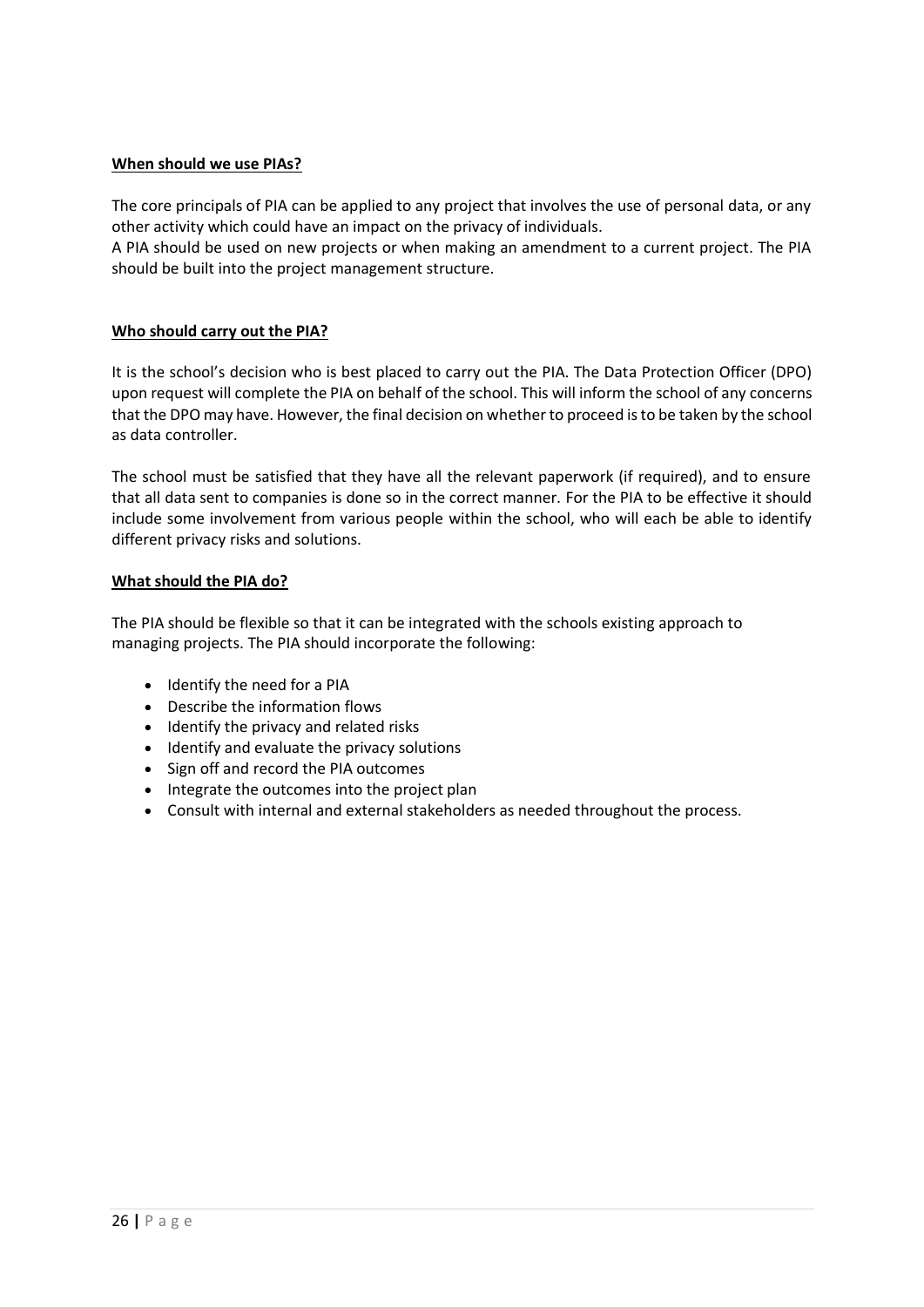# <span id="page-26-0"></span>**Consent Process**

## **Sought**

- For new pupils a consent form should be given to parents/carers before the child begins at the school.
- The school adopts a positive opt in approach to its consent. This means that should a parent/carer not return a consent form or leave any aspect of the consent form incomplete then the school will take this as a no.

## **Recorded**

- When a parent/carer returns their consent form. This information should be entered into your School MIS.
- The consent form should then be filed away in a secure location for future reference if required.
- The consent form is being kept owing to it having the parent/carers signature which will allow the school to verify consent should they be challenged.

## **Managed**

- Consent will be reviewed when the school believe this is appropriate.
- If a parent/carer does not return an updated consent form when requested, then the school will continue to use the previous version.
- The school will ask for very clear and specific consent for information not on the school consent form, should they require it, e.g. one-off events. This will be carried out using the same processes within this document.
- Any third-party who the school seek consent on behalf of will be named.
- If a parent/carer wishes to withdraw consent, they would contact the school and request a new consent form. This form will be sent out in a timely manner, and the School MIS updated accordingly.
- The new consent form will be filed with previous versions, should the school feel this is necessary. Previous versions are being kept owing to them having the parent/carers signature which will allow the school to verify consent should they be challenged.
- Consent forms will be destroyed in accordance with the school disposal guidance issued within this document.
- The school will avoid making consent a precondition of a service unless there is a lawful requirement to do so.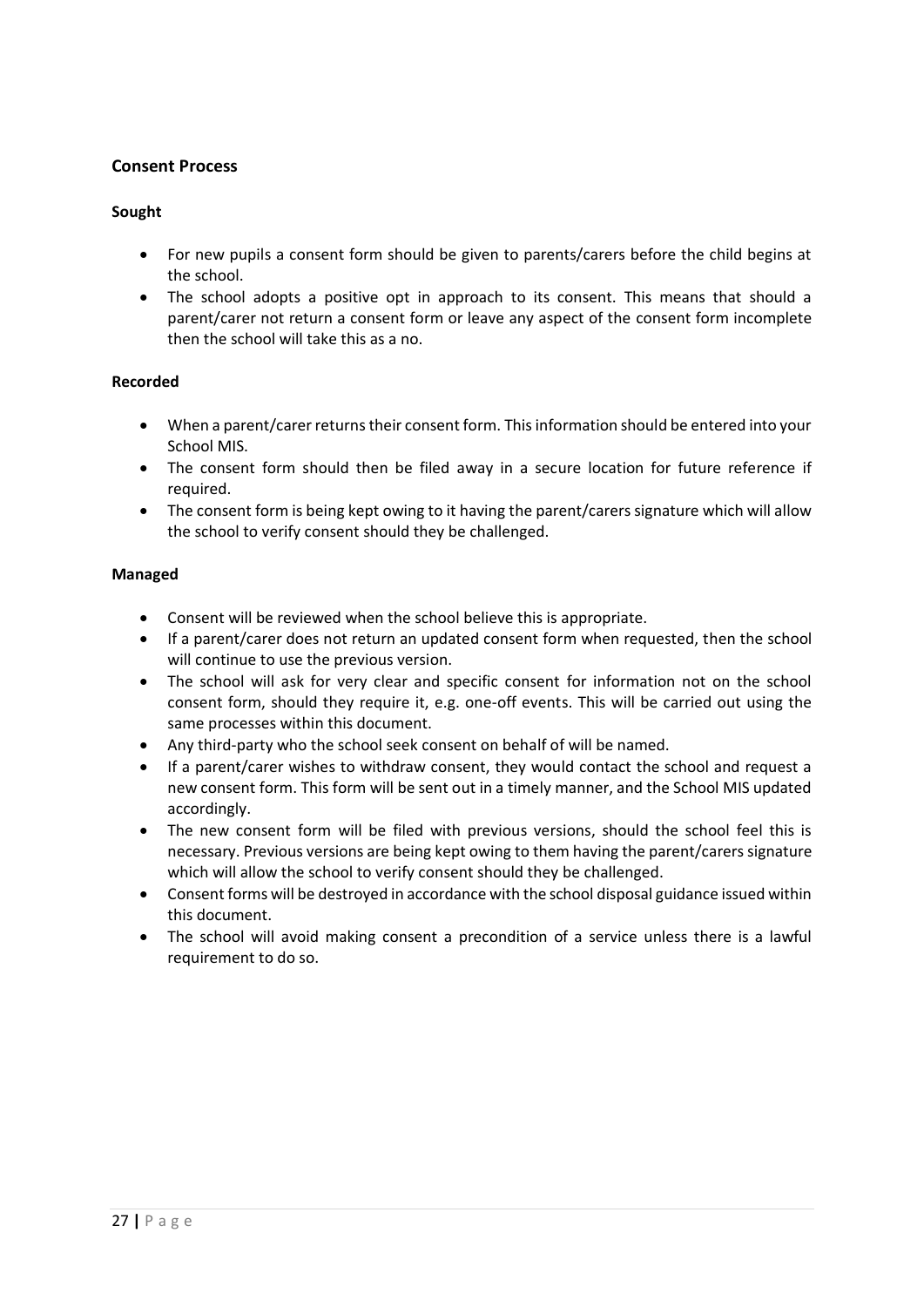# **Subject Access Requests**

<span id="page-27-0"></span>The school as the data controller are responsible to ensure that all Subject Access requests are actioned in the correct way and according to UKGDPR.

If the school receive a Subject Access Request (SAR) from an individual, they will action this with immediate effect and without undue delay. This may include the school being satisfied that the individual who is requesting the data is who they say they are. If the school are not satisfied, then they will request identification which will be proportionate.

The school are under no obligation to contact the DPO if they wish to fulfil a request themselves. If this is case, then the DPO will have no input in the SAR process. If the school choose to carry out a request independently of the DPO, they are still able to contact the DPO for advice should this be required. Any advice given should be logged for future reference.

However, if the school as the data controller inform the DPO and request full assistance then they will be expected to follow the process and timescales set by the DPO. Failure to so could mean that timescales are missed, and the school could become subject of an investigation by the ICO. This process will inform the school of what is required, in what format and by when. Once the DPO receives the data from the school, then an assessment will be carried out and the school will be informed of any issues.

The DPO will endeavour to complete the SAR on behalf of the school. This may require assistance from the school when necessary. This may include answering questions or assisting in the completion of the request if there are large quantities of data involved.

The school are aware that the SAR must be completed within one calendar month from the date of the request. The timescales are created by using the same date in the following month. Where this is not possible e.g., 31<sup>st</sup> August, this be complete by the 30<sup>th of</sup> September. The school understand that this time scale can be extended by a further two months should the request be of a complex nature. If this is the case this will be justifiable, and the requestor will be informed without undue delay and no later than the initial end date given. The end date for a request can be moved if the final day falls on a weekend or bank holiday to the next working day.

The school can clarify a request, as we process a large amount of data. We may ask a requestor to specify the information they require before we respond to a request. This means that we do not have to provide any data until we have obtained clarification. However, we are aware that we cannot force an individual to narrow the scope of their request. If a response is received, then we will action. If a response is not received, we will wait a reasonable period before considering the request closed.

If the DPO carries out completion of the SAR it will be returned to the school with a covering letter for the requestor, and a letter for school use.

The school as data controller: -

- have the right to refuse a SAR should they deem the request to be manifestly unfounded or excessive.
- have the right to charge a reasonable fee in certain circumstances. However, the school understand that in most cases no fee would apply.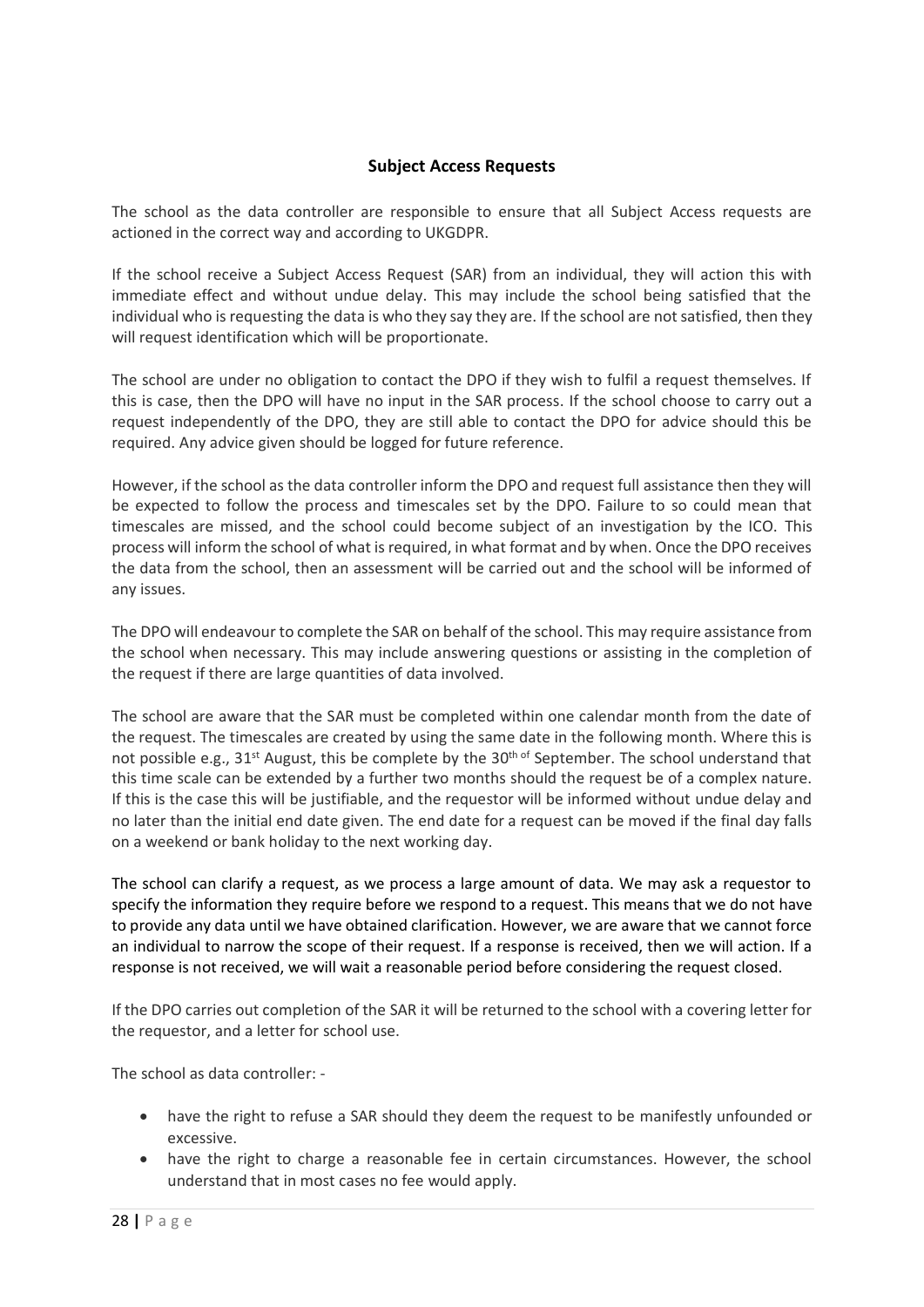- Will not amend or delete any data during a subject access request period, that it wouldn't otherwise have done so in its day-to-day operations.
- Will respond to the SAR in an intelligible form. This means that it will be provided in a way that is capable of bring understood by the average person.
- Consider the rights of a child when a request is made for their data. If the school believe that the child is old enough and mature enough to understand the process and data, then they will respond to the child unless permission is given from the child to provide this data to a third party.
- Will not comply to a SAR if by doing so would mean disclosing information about another individual who could be identified from the information provided. Unless consent has been given or it is reasonable in the circumstances to comply with the request without the individual's consent. When deciding to not seek consent we will balance the data subjects right of access against the other individual's rights relating to their own personal data. Where a decision is made that consent is not required then justification will be recorded. However, where possible data will be edited to protect the identity of a third party.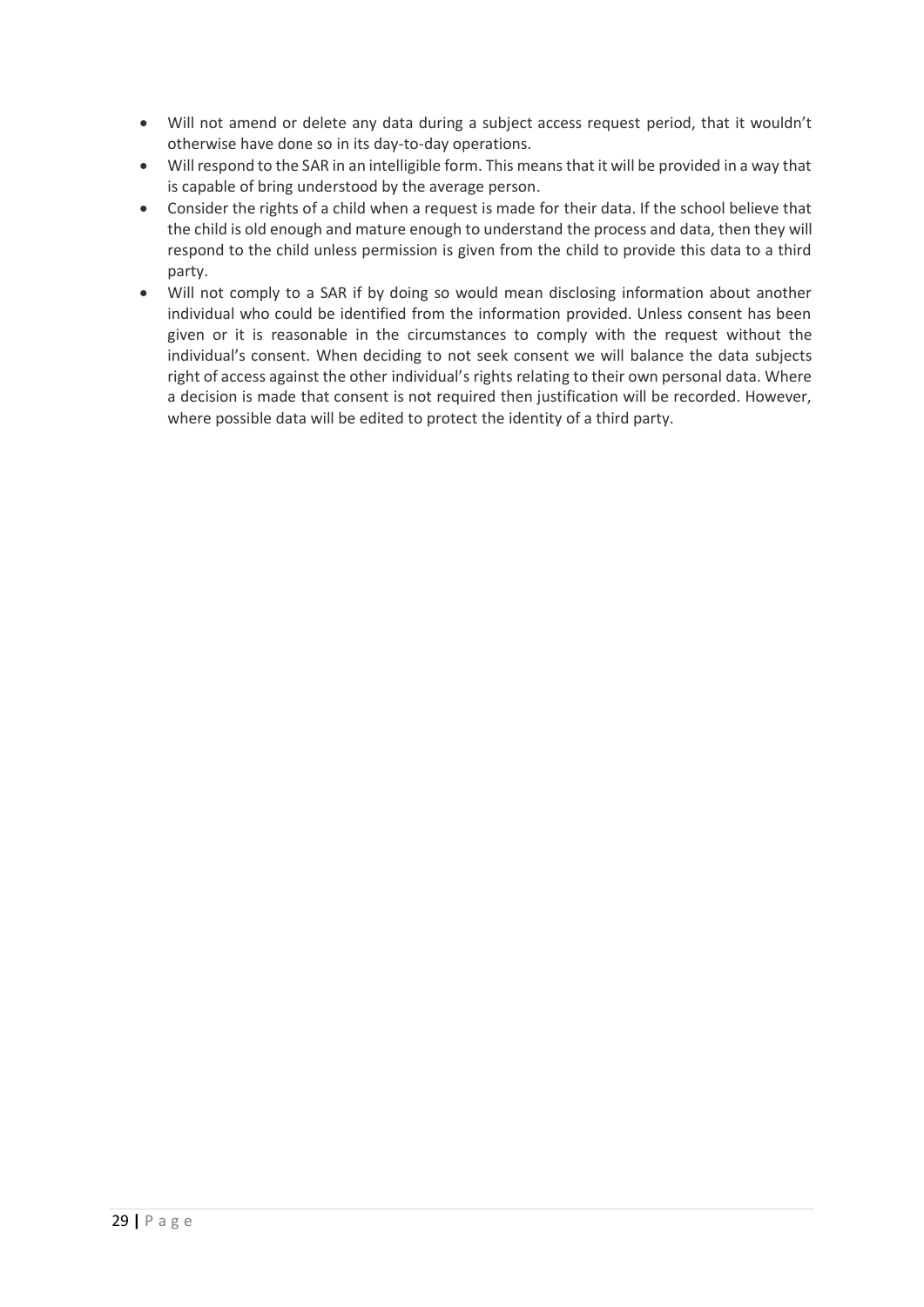# <span id="page-29-0"></span>Education Records

An education record is different to a subject access request. However, some information held as part of an education record would cross over into a SAR.

Those with parental authority only can request access to a child's education record under education regulations listed below: -

*In England, schools are regulated by The Education (Pupil Information) (England) Regulations 2005. Those with parental authority can apply to the school to view an education record or receive a copy.*

*In England, this right only applies to all local authority schools, and all special schools, including those which are not maintained by a local authority.*

*Independent schools, academies and free schools are NOT OBLIGED to respond to a request for access to a pupil's education record under this legislation.*

## *Access to education records is a separate right and is not covered by Data Protection legislation. Unlike the right to access under Data Protection legislation, this right does not extend to pupils.*

In broad terms an education record would be information that the school holds on a child, which is information all about the child and would require no redaction. An education record covers information that comes from a teacher or other employee of a local authority or school, the pupil or you as a parent, and is processed by or for the school's governing body or teacher. This is likely to cover information such asthe records of the pupil's academic achievements as well as correspondence from teachers, local education authority employees and educational psychologists engaged by the school's governing body. It may also include information from the child and from you, as a parent, carer, or guardian.

Information provided by the parent of another child or information created by a teacher solely for their own use would not form part of a child's education record.

The school must respond with the information within 15 working school days.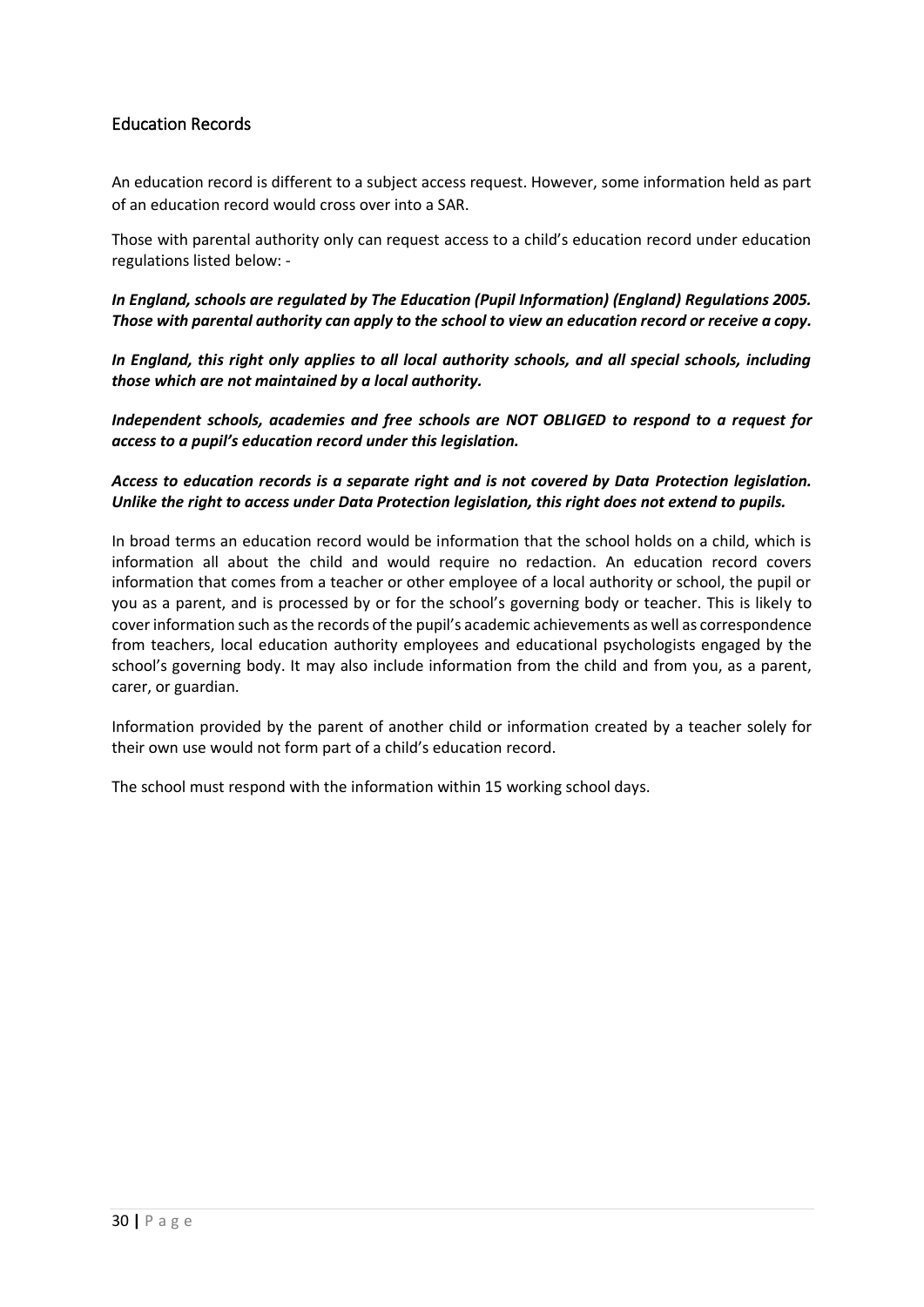# <span id="page-30-0"></span>**CCTV 1 Introduction**

1.1 **Hebburn Comprehensive School** uses closed circuit television (CCTV) images to monitor the school buildings in order to provide a safe and secure environment for pupils, staff and visitors, and to prevent the loss or damage to school property.

1.2 The system comprises of 57 Fixed cameras and 12 Dome cameras *managed* by *CDS*

1.3 The system **does** have sound recording capability; however, we do not use it.

1.4 There is 1 CCTV system in place which consist of **69 cameras**.

1.5 The school CCTV system is only accessed in response to an incident and can be only accessed by the pastoral team, the senior team and IT Technical staff. This data is held for 8 days unless they are required for an ongoing investigation.

1.6 The introduction of any changes to CCTV monitoring will be subject to consultation with staff and the school community.

1.7 All authorised operators and employees with access to images are aware of the procedures that need to be followed when accessing the recorded images and sound (if applicable). All school operators are trained by the school data controller in their responsibilities under the CCTV Code of Practice. All employees are aware of the restrictions in relation to access to, and disclosure of, recorded images.

1.8 The school's CCTV information is logged in accordance with the school's UKGDPR personal data ecosystem.

# **2 Statement of Intent**

2.1 The school complies with the Information Commissioner's Office (ICO) CCTV guidance to ensure it is used responsibly and safeguards both trust and confidence in its continued use.

[https://ico.org.uk/about-the-ico/ico-and-stakeholder-consultations/cctv-code-of-practice-revised/](https://ico.org.uk/media/about-the-ico/consultations/2044/draft-cctv-cop.pdf)

2.2 A CCTV warning sign is clearly placed at the external entrance to the school.

2.3 The planning and design has endeavoured to ensure that our CTTV will give maximum effectiveness and efficiency, but it is not possible to guarantee that the system will cover or detect every single incident taking place in the areas of coverage.

# **3 Siting the Cameras**

3.1 Cameras will be sited so they only capture images relevant to the purposes for which they are installed, and care will be taken to ensure that reasonable privacy expectations are not violated. The School will ensure that the location of equipment is carefully considered to ensure that images captured comply with UKGDPR.

3.2 The school will make every effort to position cameras so that their coverage is restricted to the school premises, which may include outdoor areas.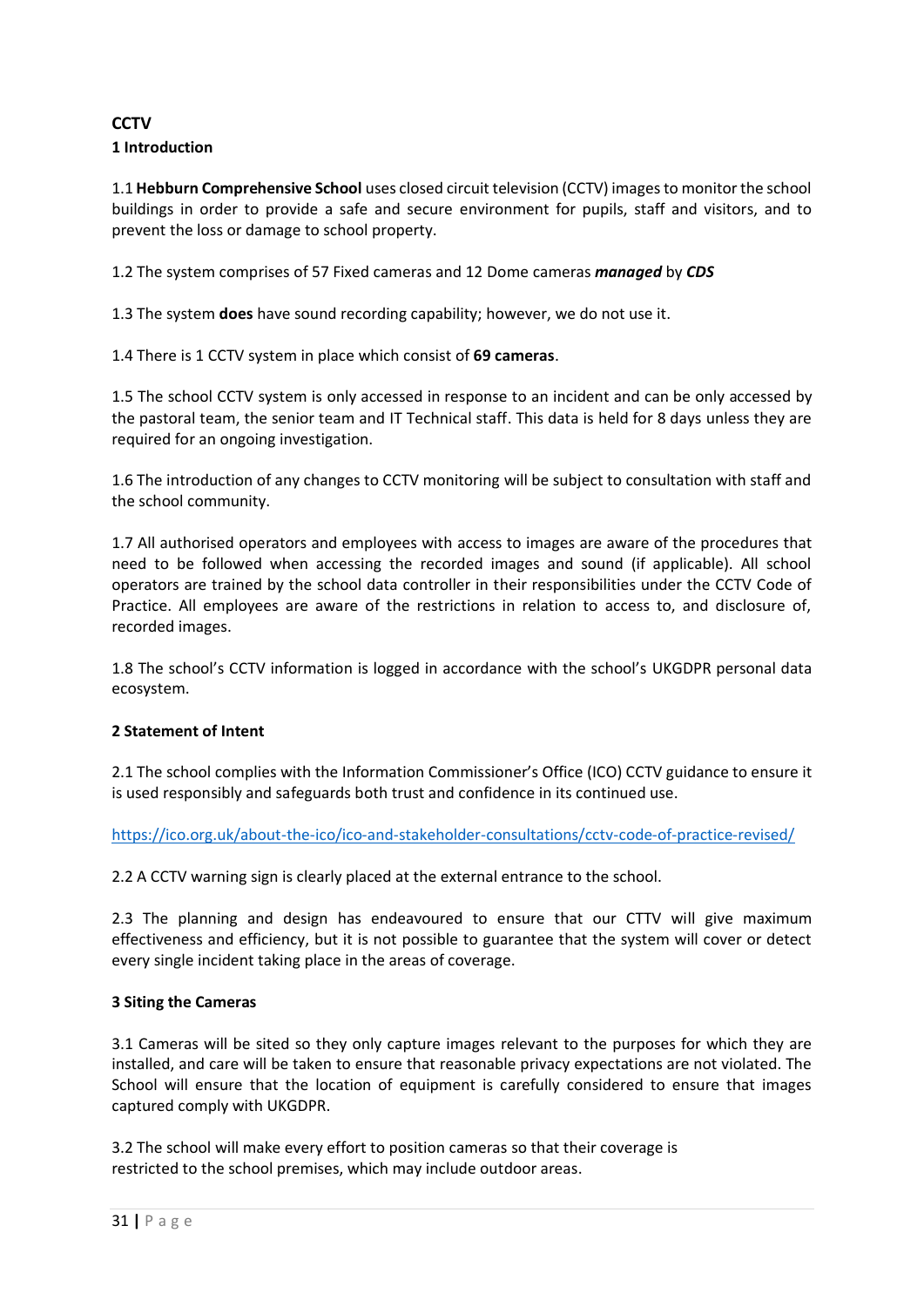3.3 CCTV will only be used in classrooms for health and safety reasons. They will also be used in other areas within the school that have been identified as not being easily monitored.

3.4 Members of staff should have access to details of where CCTV cameras are situated, except for cameras placed for the purpose of covert monitoring.

#### **4 Covert Monitoring**

4.1 The school may in exceptional circumstances set up covert monitoring. For example:

4.1.1 Where there is good cause to suspect that an illegal or unauthorised action(s), is taking place, or where there are grounds to suspect serious misconduct; 4.1.2 Where notifying the individuals about the monitoring would seriously prejudice the reason for making the recording.

4.2 In these circumstances, authorisation must be obtained from a member of the senior leadership team. Advice will also be sought from our Data Protection Officer.

4.3 Covert monitoring must cease following completion of an investigation.

4.4 Cameras sited for the purpose of covert monitoring will not be used in areas which are reasonably expected to be private, for example toilet cubicles.

#### **5 Storage and Retention of CCTV images**

5.1 Recorded data will not be retained for longer than is necessary. All images will be kept in accordance with the information held on the school's personal data ecosystem. While retained, the integrity of the recordings will be maintained to ensure their evidential value and to protect the rights of the people whose images have been recorded.

5.2 All retained data will be stored securely.

#### **6 Access to CCTV images**

6.1 Access to recorded images will be restricted to those staff authorised to view them and will not be made more widely available.

#### **7 Subject Access Requests and Freedom of Information Requests**

7.1 Individuals have the right to request access to CCTV footage relating only to themselves under UKGDPR.

7.2 All requests are covered by the school Subject Access Request Policy, and this can be provided on request.

7.3 The school reserves the right to refuse access to CCTV footage where this would prejudice the legal rights of other individuals or jeopardise an on-going investigation.

7.4 CCTV is covered by the Freedom of Information Act 2000.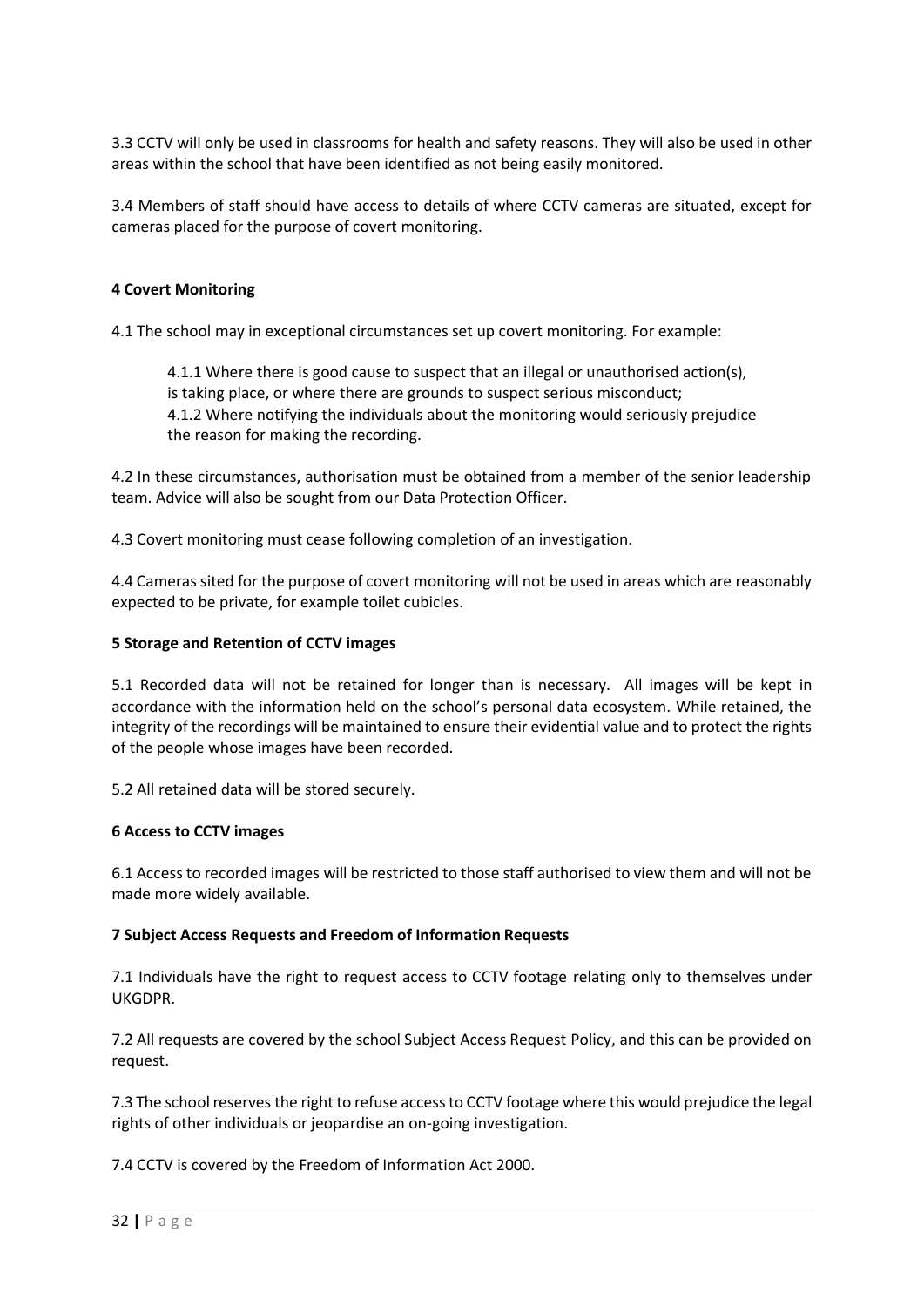## **8 Access to and Disclosure of Images to Third Parties**

8.1 There will be no disclosure of recorded data to third parties other than to authorised personnel such as the Police and service providers to the school where these would reasonably need access to the data (e.g. investigators).

8.2 The school will never disclose CCTV images to the media or place CCTV images on the Internet.

8.3 Requests should be made as described in paragraph 7.2.

8.4 The data may be used within the school's discipline and grievance procedures as required and will be subject to the usual confidentiality requirements of those procedures.

#### **9 Complaints**

9.1 Complaints and enquiries about the operation of CCTV within the school should be directed to the Headteacher in the first instance.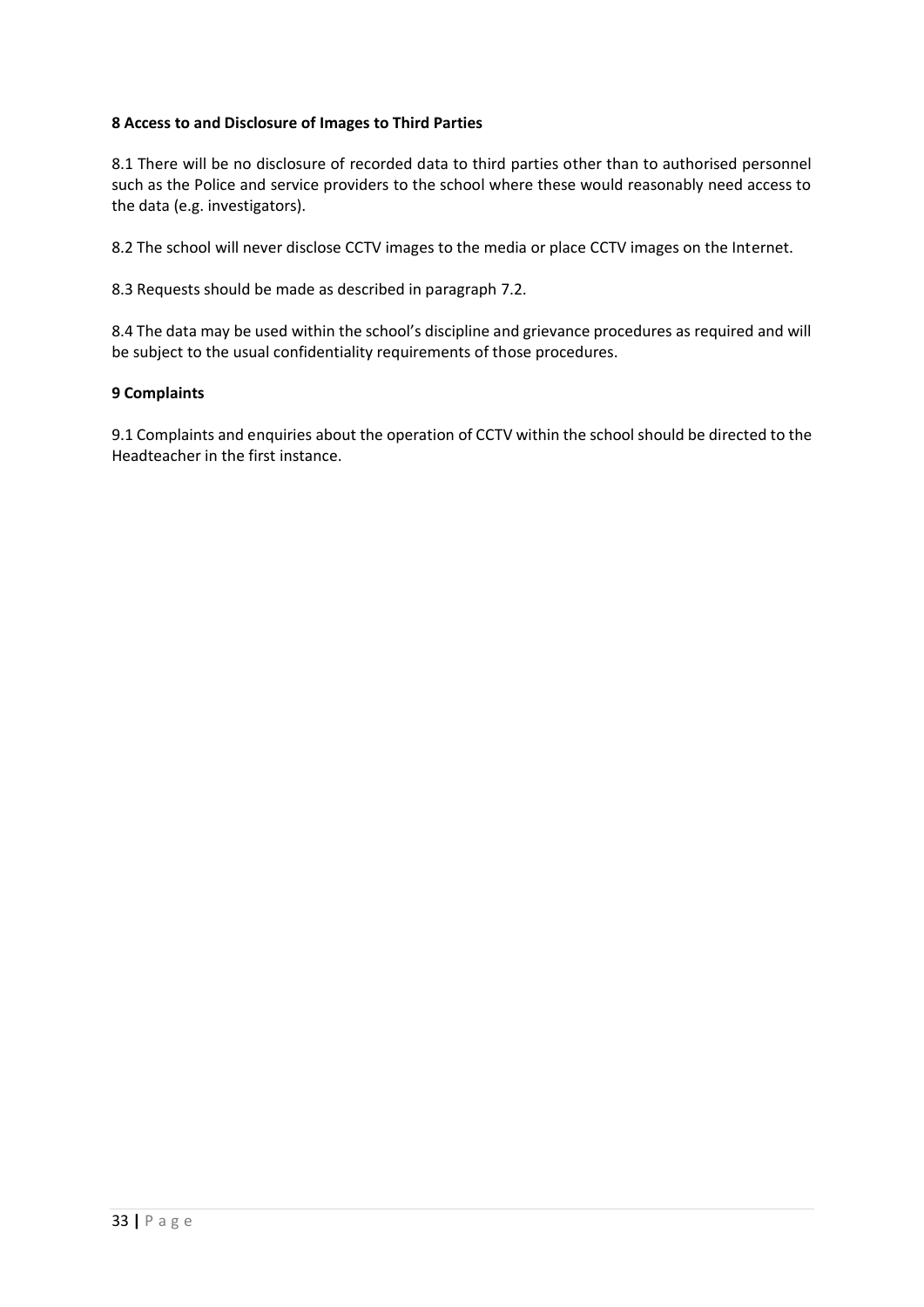# <span id="page-33-0"></span>**Photographs and videos**

The school will ensure that any photographs/videos used by the school will only be done so with explicit consent from the parent/carer of the child, or any adult included in the photograph/video. It is assumed by the school that this consent will only cover the image of the individual and does not include the publication of names, and any special category data such as gender and date of birth. The school will obtain further consent to use names, and special category data.

This will include photographs/videos;

used in school publications such as newsletters, prospectus; used on the school website; used on social media such as Facebook, twitter; on school premises; external venues.

The school will make parents/carers aware that while they are permitted to take photographs/videos during school performances/events, that these are for **private use** only, as long as they are not of an indecent nature.

Should any photographs/videos be shared without consent from the individuals within the photograph/video then they are breaking data protection laws, and the school reserve the right to report the breach of data protection to the Information Commissioners Office (ICO)

Parents/carers will be informed of this policy at every performance/event where the school believe that there is a possibility that photographs/videos could be taken. The school reserve the right to request that no photographs/videos are taken due to safeguarding concerns, which surpasses the parents/carer right to take photographs/videos for their own personal use.

Live streaming of school performances is strictly prohibited.

The above also includes performances/events that are not on the school site but include children and adults who attend the school.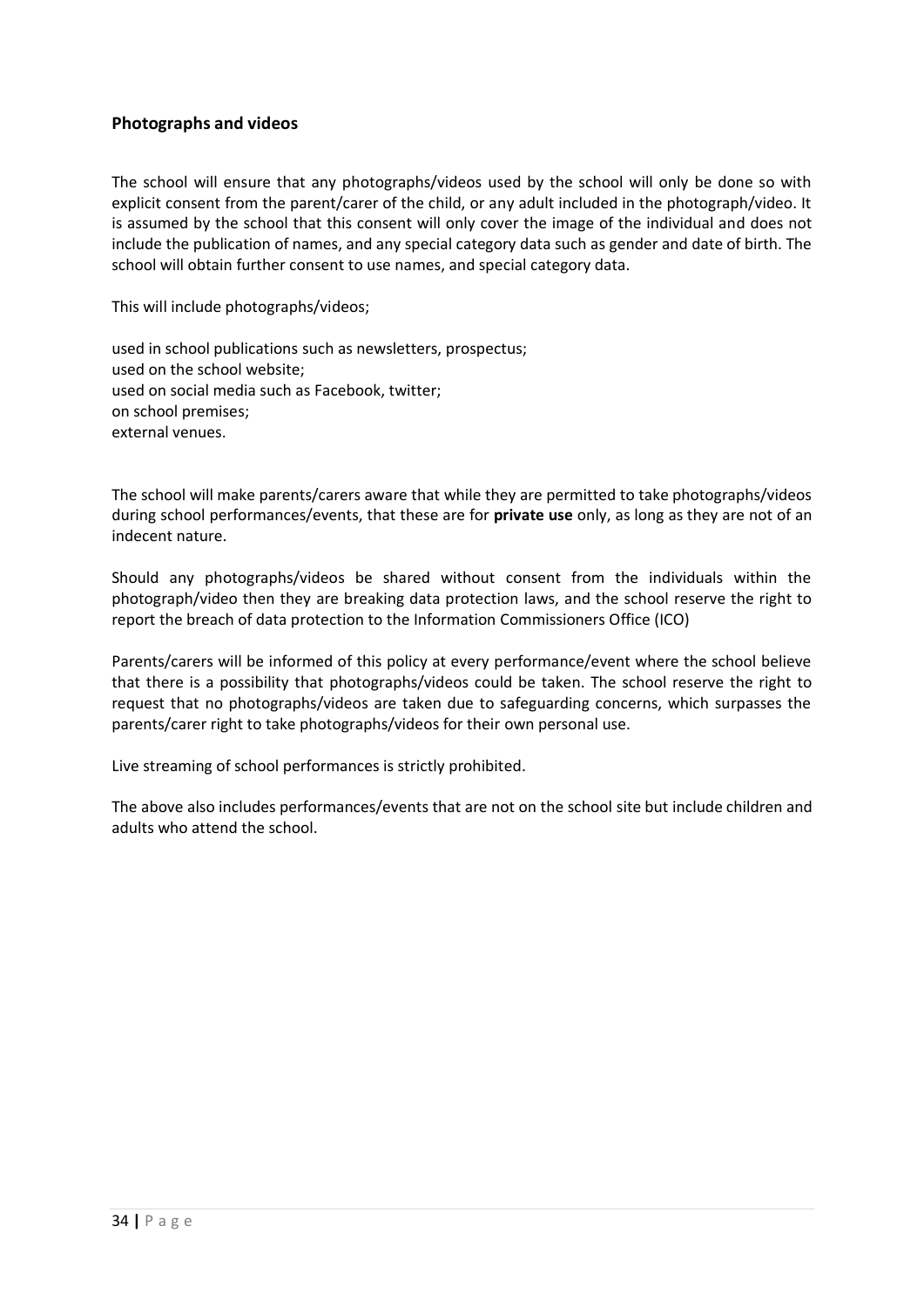# <span id="page-34-0"></span>**Clear Desk & Protecting Data**

The school will protect personal data and keep it safe from unauthorised access. The school will use a combination of software and hardware controls which may include passwords and encryption.

Also, to improve the security and confidentiality of information, we encourage staff to adopt a Clear Desk Policy approach throughout the school.

This will ensure that all Personal data, is secured when not in use. This will reduce the risk of unauthorised access, loss of and damage to information during and outside of school hours.

This applies to anyone working within the school.

- 1. Paper documents should be removed from the area, and not left lying around.
- 2. Items on walls and desks should be justifiable and only done as a last resort. Always, remember that if a document is on a wall or a desk then other people can see it, and this could lead to a data breach.
- 3. Paper documents must be disposed of in accordance with the school's disposal and retention guidance within this document.
- 4. Keys for accessing drawers should not be left unattended.
- 5. Computers should always be locked when unoccupied.
- 6. Computer equipment which holds personal data will be held securely when not in use.
- 7. Care should be taken when printing to ensure that documents are not left on the printer unnecessarily. Choose times to do this when the printer may be less busy so the documents can be collected immediately. Under no circumstances should documents not be collected and left on the printer.
- 8. Use of memory sticks in accordance with the school policy, which is available upon request.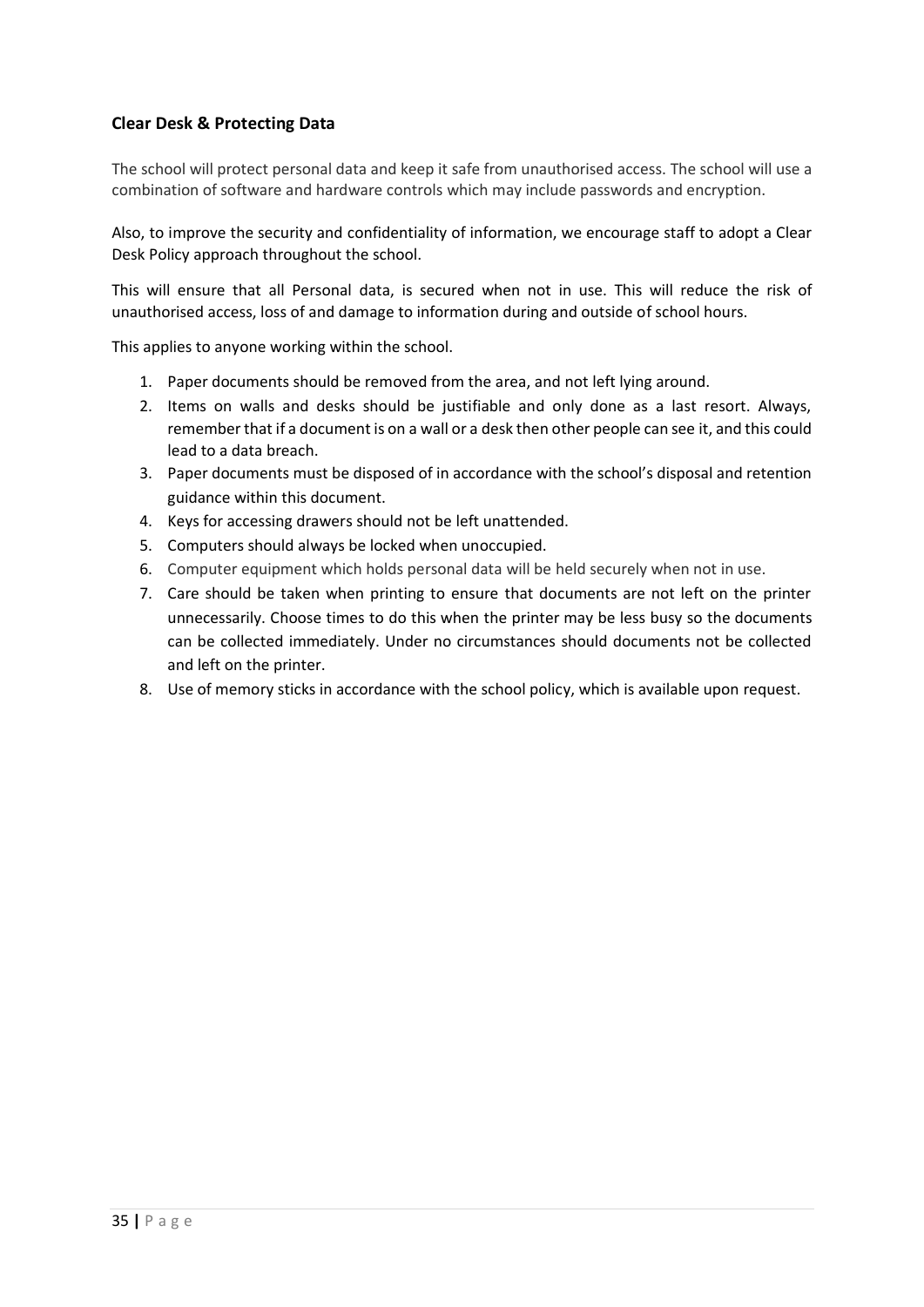# <span id="page-35-0"></span>**Emails**

## **Introduction**

Emails and attachments may be confidential and are intended solely for the use of the individual to whom it is addressed. Any views or opinions expressed are solely those of the author and do not necessarily represent those of the school. Communications by e-mail are not guaranteed to be private or secure.

## **Usage**

All staff have a responsibility to ensure they make appropriate and proper use of emails and to be aware that it is possible that your email may be viewed by individuals other than the intended recipient. Staff should also be aware that not all emails are genuine and that they should not access any emails that appear suspicious. If they are in doubt, they should report to the Head Teacher or their ICT team.

Staff are required to check emails on a regular basis and respond where necessary in a timely manner. When forwarding emails staff will consider the rights of all individuals included in the email and only forward on emails when appropriate.

If any Emails are sent by the school to more than one individual, then the school will use BCC. This ensures that the names of the recipients are kept private and no one within that Email will receive the email addresses of anyone else. However, the school reserve the right to use CC for multiple email recipients should they believe this is necessary. Where CC is used incorrectly then the staff member will report this as a data breach to the Head Teacher.

Any data that is protected by copyright should not be included in emails.

Staff will always take care to ensure that emails are sent to the correct email address. Should an email be sent incorrectly then the staff member will report this as a data breach to the Head Teacher. Should a staff member receive an email in error then they will report this to the sender immediately and delete from both inbox and deleted folder.

Inappropriate use of email which includes but not limited to, bringing the school into disrepute, use of offensive, obscene/indecent images or data, hate crimes, defamatory/deceptive comments, harassment, and sending unsolicited emails.

No Emails containing confidential or sensitive information will be sent by the staff unless this is by a secure manner. This will include items such as children's names and any data that is subject to Special Category protection under UKGDPR. Confidential and sensitive information excluding the above list would be determined by the school.

Marketing emails will not be sent by the staff to any party who has not opted-in to receive such Emails.

Failure to do so could lead to disciplinary action.

#### **Email Accounts**

If a staff member has unexpected or prolonged absence, then the school has the right to access email accounts to ensure that the school is not adversely affected by this absence. The school may also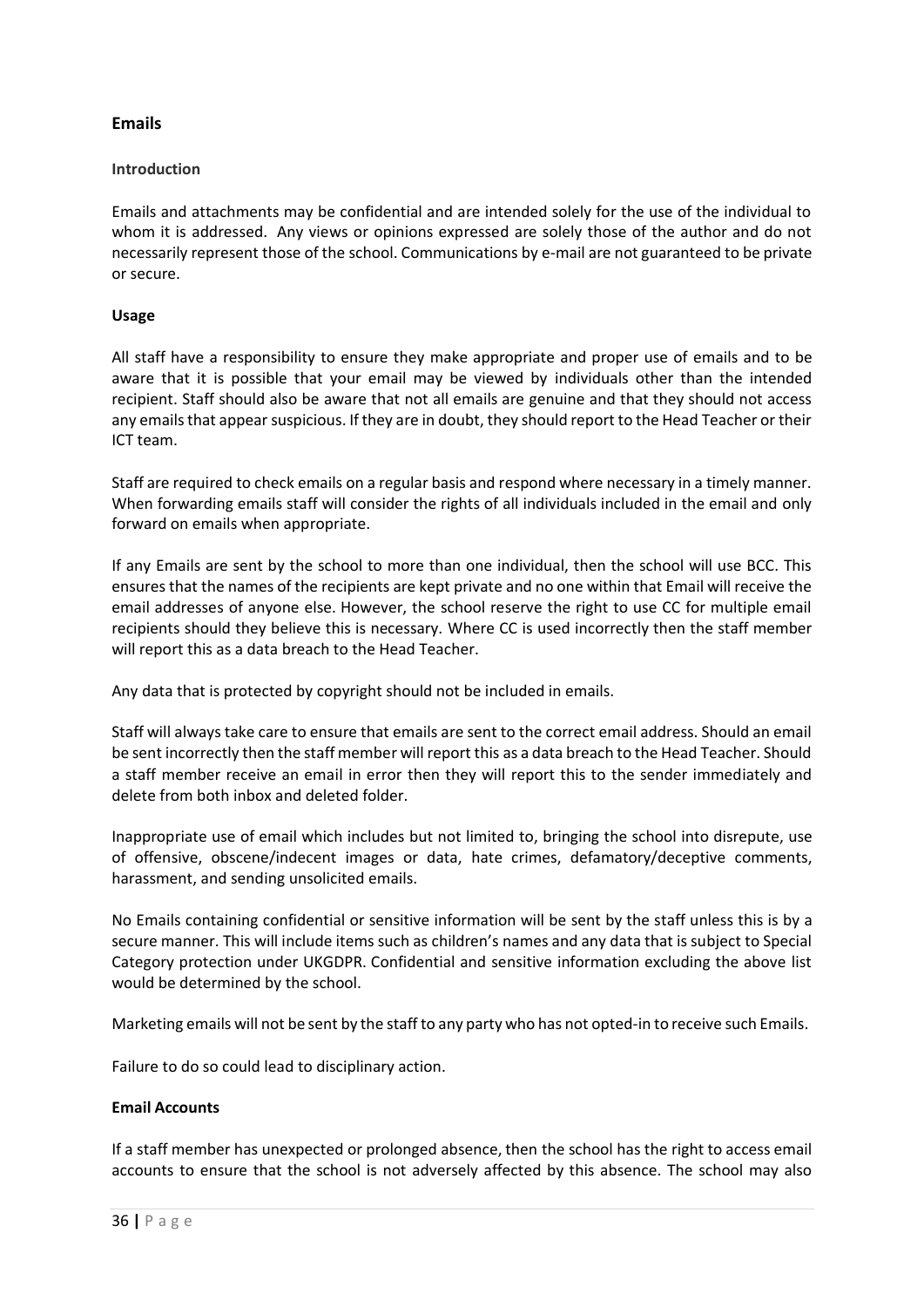access an email account to fulfill legal requirements under the Data Protection Act 2018 (UKGDPR), and under other circumstances such as but not limited to; prevent and detect crime and protect the school network. Should this occur then approval will be given by the Head Teacher of the school and be justifiable. When appropriate the owner of the email account will be advised of the actions taken by the school.

Where the school allows use of school email for personal use individuals will be informed that they should be aware that the school have the right to access said email should they feel this is necessary and in the best interest of the school. Where this is the case then this will be logged and be justifiable. Personal use of their own email system may take place in an employee's own time provided it does not interfere with the smooth running of the school or deny resources to other users.

# **Retention of Emails**

All Emails will be kept by the school no longer than is necessary for the purpose of which the personal data are processed.

Emails will be deleted by the school **12 months** after they have been received or sent. This will be carried out by the staff member or centrally should the school have this facility. However, certain Emails may be kept for longer periods (including indefinitely, if this is in the best interest of the school) and will be stored correctly and be justifiable. Each deletion period will occur at the beginning of each month.

The school email service is provided by **Microsoft Outlook.**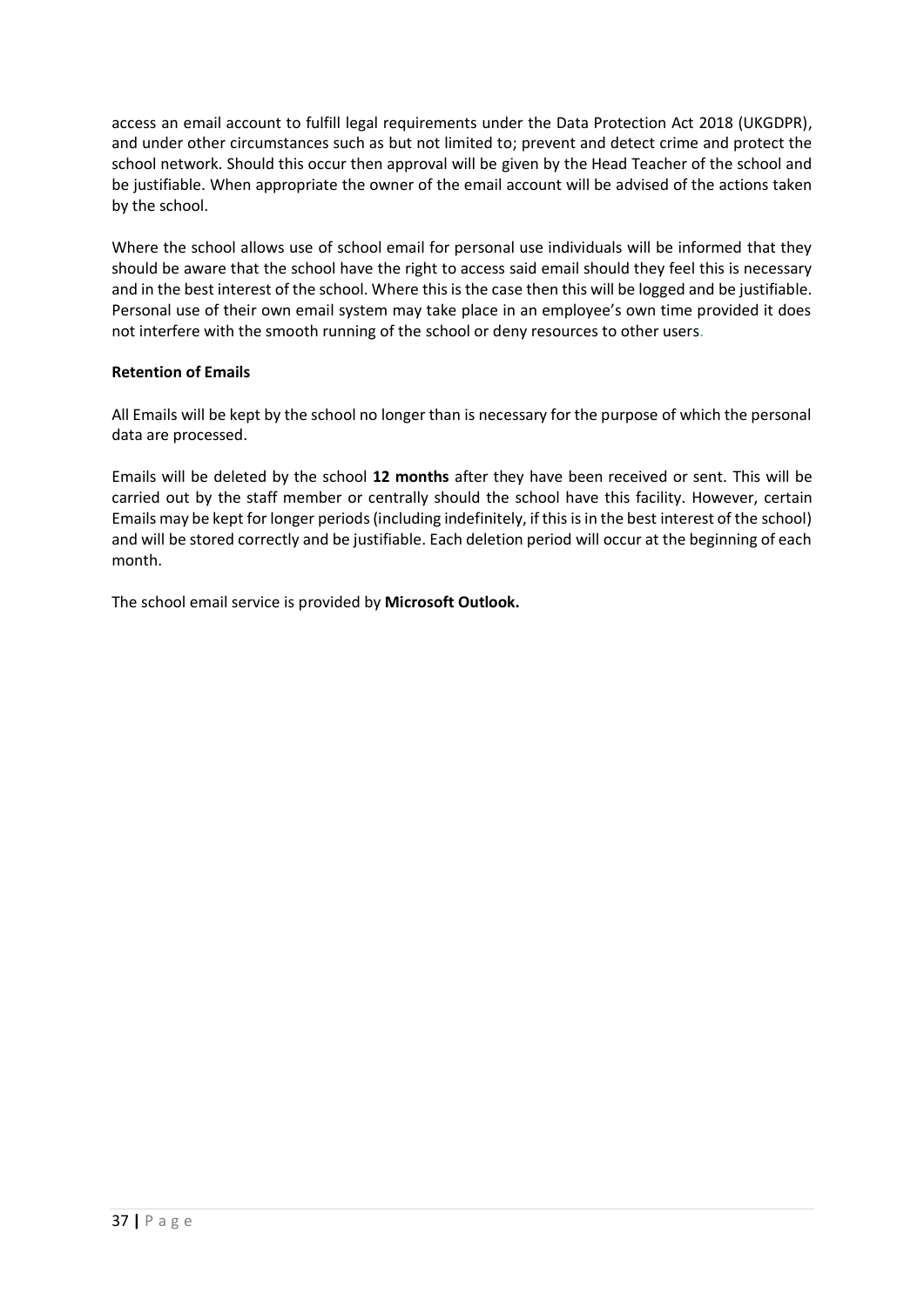# <span id="page-37-0"></span>**Social Media Definition**

Social Media is defined as websites and applications that enable users to create and share content or to participate in social networking. This includes but not limited to platforms such as Facebook, Twitter, Instagram, Wikipedia.

# **Social Media Use**

Staff are expected to keep their personal and professional social media use separate. This is to not only protect them, but the children and parent/carers of the school.

# **Basic Principles**

Staff should ensure that data protection principals are always adhered to, and no information relating to personal data should be uploaded to any site unless explicit consent has been given.

Personal data is classified as any information that can identify a living individual or may be possible to identify a living individual. This would include images and videos.

Special category data should never be entered or uploaded to social media. This is data that can be classed as sensitive and could also lead to discrimination against an individual.

No information that the staff member is privy to regarding their role at the school should be entered or uploaded to social media. This would include identifying pupils, parent/carers, or staff at the school.

## **Personal social media**

- Staff should not identify themselves as being employees of the school or engage in any activities that bring the school into disrepute, this includes representing your personal views as those of the school.
- Staff should not have social media contact with any pupil unless they are a family member. Unless consent has been given by the school.
- Wherever possible staff should not have contact with a pupil's family member if that contact could constitute a conflict of interest or call into question their objectivity.
- Any personal data as identified in the basic principles section of this document, which in turn identifies the individual as being linked to the school should not be uploaded.
- School email accounts should not be used in creation of social media accounts.
- Social media sites should not be accessed by a staff member during working hours.

# **School Social Media**

- Staff should only use social media sites approved by the senior leadership team and used as defined by the senior leadership team.
- Social media sites will be monitored by the senior leadership team.
- When using social media sites on behalf of the school, staff members must always act in the best interests of the children/parent/carers and of the school.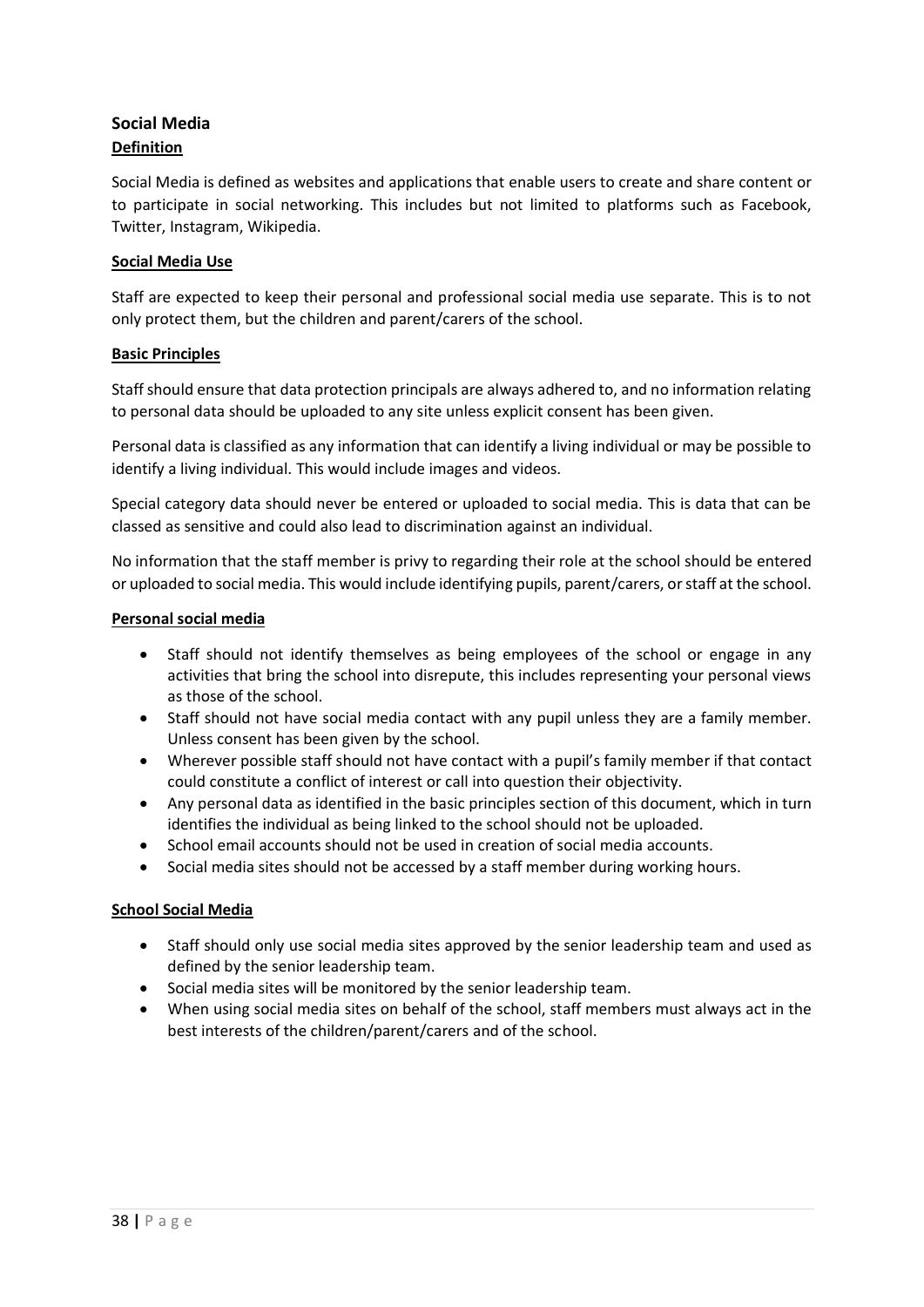# **Misuse**

Any breach of this policy would lead to the school data breach policy being invoked.

#### **Other**

If the school become aware of comments on social media sites that we believe constitutes a hate crime, then the school reserve the right to report this to the police for action. A hate crime is any crime that is targeted at a person or a group of people because or prejudice or hostility about: -

Race

Religion or belief

Sexual orientation

Transgender identity – including anyone who is transsexual, transgender, transvestite or who holds a gender recognition certificate.

Disability – including physical or mental impairment or learning disability.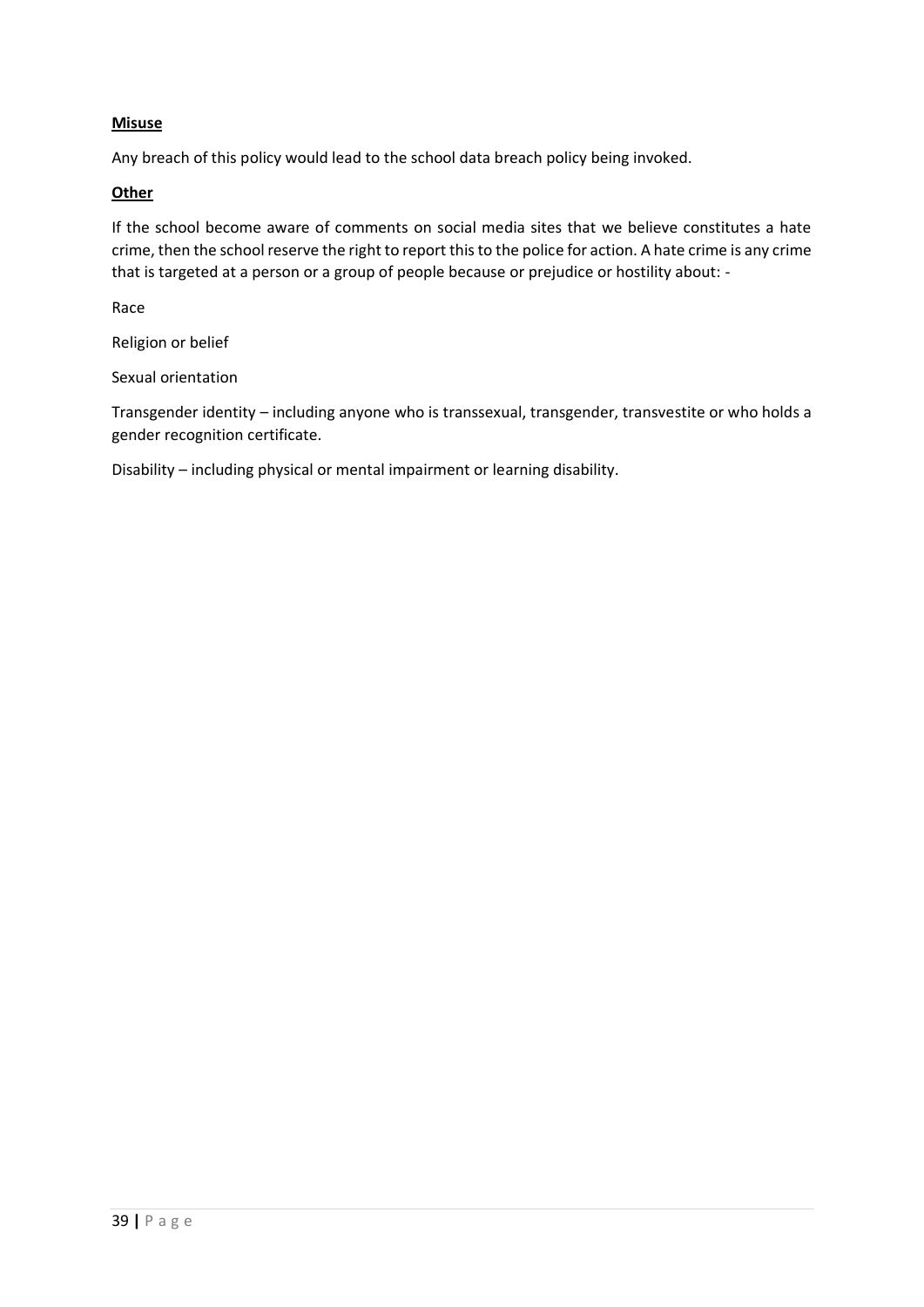# <span id="page-39-0"></span>**Biometric Recognition systems**

Where the school uses such systems, a full separate policy will be in use and can be obtained upon request.

## <span id="page-39-1"></span>**Data security and storage**

The school will protect personal data and keep it safe from unauthorised access. Computer equipment which holds personal data will be held securely when not in use.

## <span id="page-39-2"></span>**Retention**

The school will only keep documents when we have a lawful reason to do so. The DFE recommend that school use the IRMS toolkit for retention guidance. This or any other retention information can be obtained from the school upon request.

Any documents that are no longer required will be destroyed in accordance with the school's disposal guidance below.

## <span id="page-39-3"></span>**School Disposal Guidance**

All personal data will be destroyed in a robust fashion. This will include shredding paper documents on site by school staff, or where applicable the data being removed by a professional company and destroyed by them either on site or off site. Where a 3<sup>rd</sup> party company is used then the school will ensure that the correct paperwork is obtained.

Data that is deleted from our computer systems will be destroyed using the technical facilities available to us. Staff members will ensure that data is deleted fully from computer systems.

# <span id="page-39-4"></span>**Freedom of Information (FOI)**

The school is required to have a FOI publication scheme. This lists the documents the school are expected to hold in accordance with ICO model template, and how an individual can obtain these documents. It also lists if the school charge for any of this information.

The school is under no obligation to have a Freedom of information policy. However, the school will adhere to the legislation regarding FOI as provided by the ICO and respond within 20 school days or 60 working days if this is shorter.

#### [Guide to freedom of information | ICO](https://ico.org.uk/for-organisations/guide-to-freedom-of-information/)

#### <span id="page-39-5"></span>**Staff Processing Agreement/Acceptable use**

All staff members will adhere to the school's staff processing/acceptable use agreement in relation to personal data. This document can be obtained upon request.